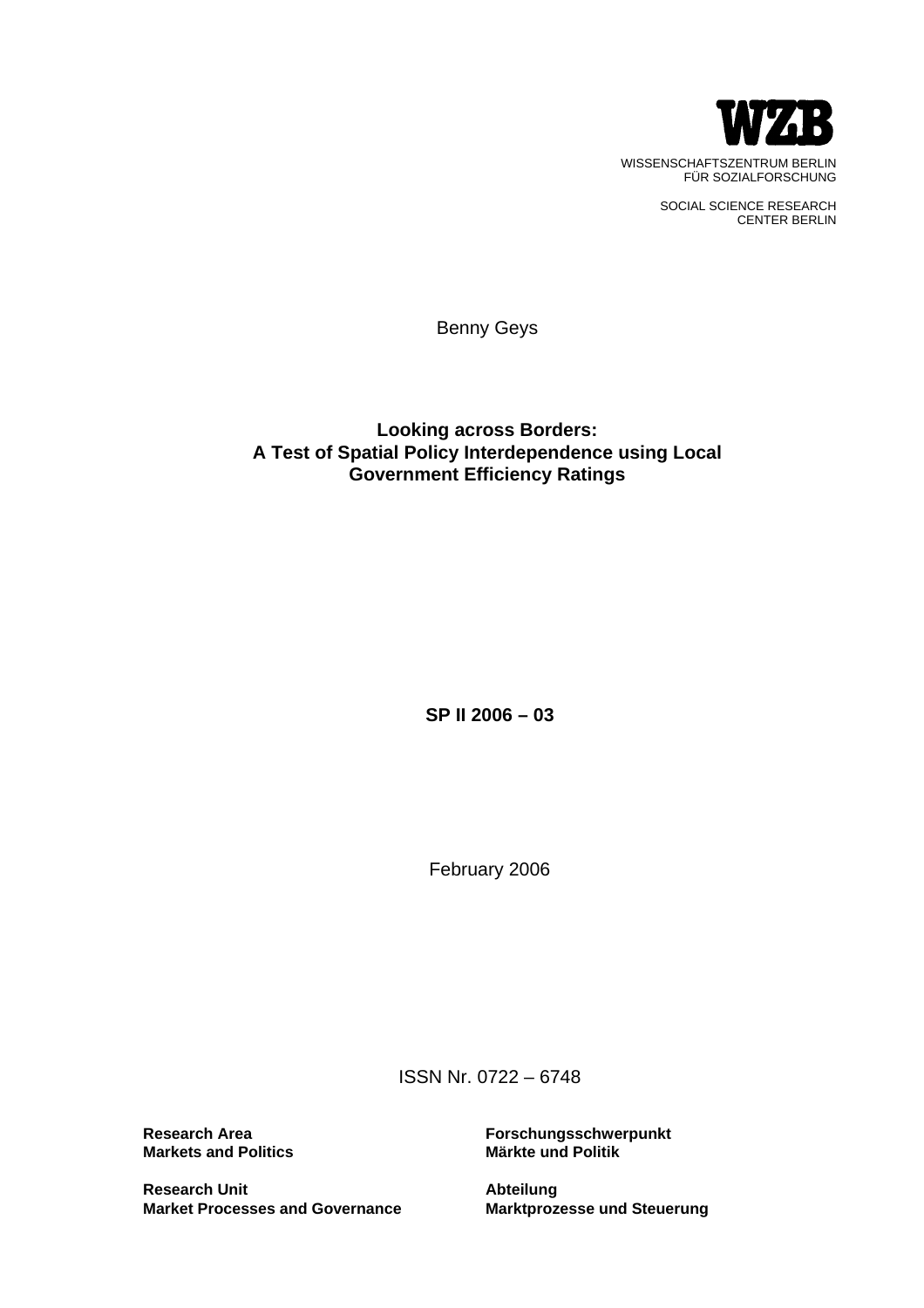Zitierweise/Citation:

Benny Geys, **Looking across Borders: A Test of Spatial Policy Interdependence using Local Government Efficiency Ratings**, Discussion Paper SP II 2006 – 03, Wissenschaftszentrum Berlin, 2006.

Wissenschaftszentrum Berlin für Sozialforschung gGmbH, Reichpietschufer 50, 10785 Berlin, Germany, Tel. (030) 2 54 91 – 0 Internet: www.wz-berlin.de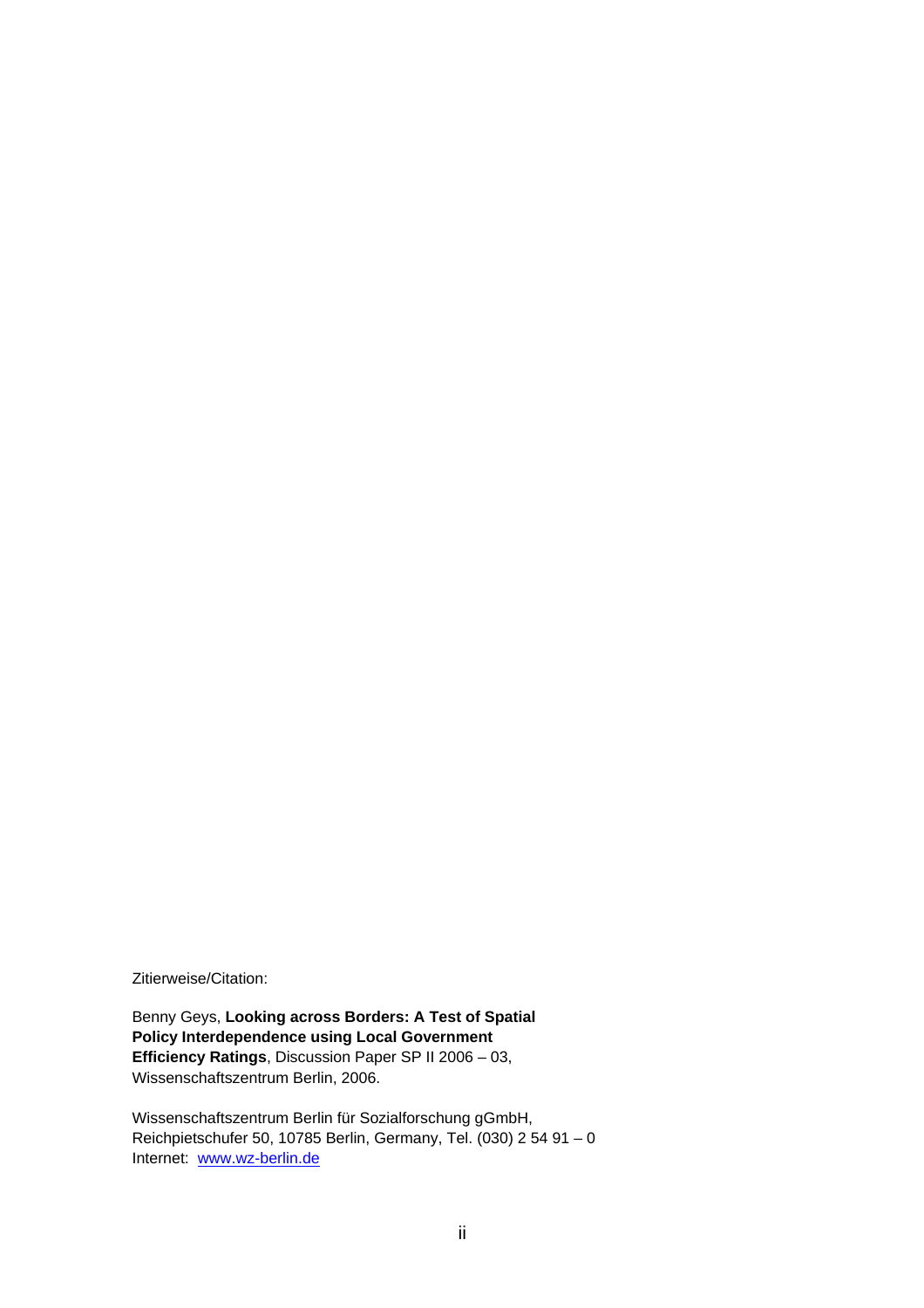# ABSTRACT

# **Looking across Borders: A Test of Spatial Policy Interdependence using Local Government Efficiency Ratings**

by Benny Geys \*

 $\overline{a}$ 

Spatial patterns in (local) government taxation and spending decisions have received a lot of scholarly attention recently. Still, the focus on taxation or expenditure levels in previous studies is incomplete. In fact, (rational) individuals are likely to consider the level of spending on (or taxation for) public goods provision simultaneously with how much public goods they actually receive – thus assessing the 'price/quantity' of government policy (in relation to that of neighbouring jurisdictions) rather than concentrating on spending (or taxation) levels alone. Therefore, the present paper argues that incumbents may want their 'price/quantity' ratio to be close to that in neighbouring regions. Using Flemish local governments' efficiency ratings for the year 2000 (which relate tax revenues to the quantity of locally provided public goods), we confirm the existence of such neighbourhood effects in local government policies.

*Keywords: Government efficiency, Flemish municipalities, local government, spatial interdependence* 

*JEL Classification: D24, D60, H71, H72* 

<sup>\*</sup> The author is grateful to Ashish Chaturvedi, Hilde Coffé, Bruno Heyndels, Dan Kovenock, Jan Vermeir and his colleagues at the WZB for insightful comments.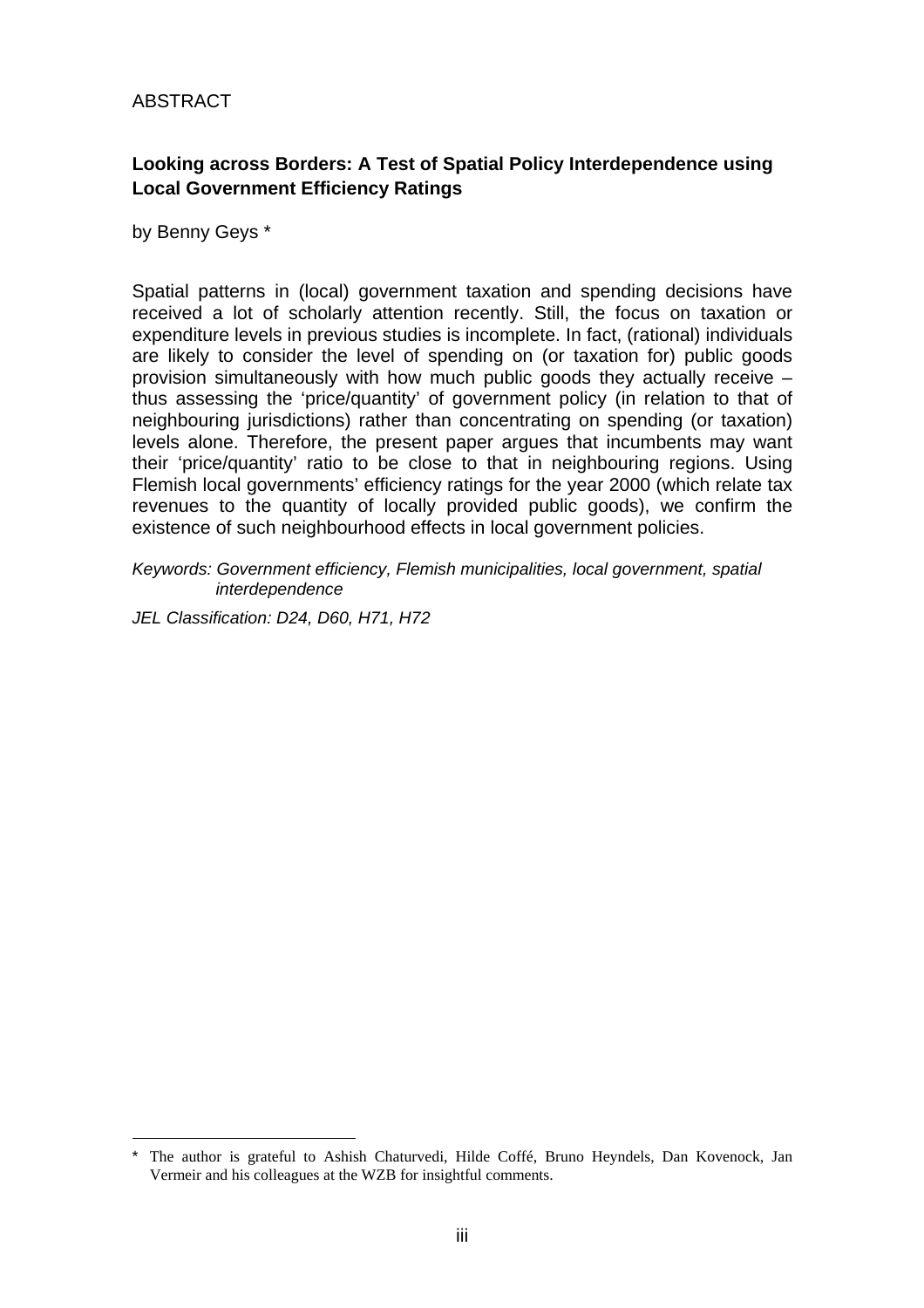## ZUSAMMENFASSUNG

# **Der Blick über die Grenze: Untersuchung von räumlichen Wechselbeziehungen in der Kommunalpolitik anhand von Effizienzbewertungen**

In jüngster Zeit hat sich die Wissenschaft vermehrt für die räumlichen Muster der lokalen Besteuerung und Ausgabenentscheidungen interessiert. Dabei hat man sich in neueren Studien jedoch hauptsächlich auf die Betrachtung von Besteuerung und Ausgabenhöhe konzentriert. Diese Betrachtungsweise greift zu kurz, denn der (rationale) Bürger betrachtet die Höhe der öffentlichen Ausgaben (oder die Steuern dafür) und vergleicht, wie viel öffentliche Güter er eigentlich dafür bekommt. Er beurteilt also eher das Preis/Mengen-Verhältnis der Lokalpolitik im Vergleich zu den benachbarten Kommunen, als sich allein auf die Höhe der Ausgaben oder der Besteuerung zu konzentrieren. Es lässt sich zeigen, dass Amtsinhaber ein Preis/Mengenverhältnis anstreben, das dem der benachbarten Kommunen ähnlich ist. Die Auswertung von Daten aus dem Jahr 2000, die die Effizienz flämischer Lokalpolitik anhand des Verhältnisses von Steuereinnahmen zu lokal bereitgestellten öffentlichen Gütern bemessen, bestätigt die Existenz solcher Nachbarschaftseffekte in der Kommunalpolitik.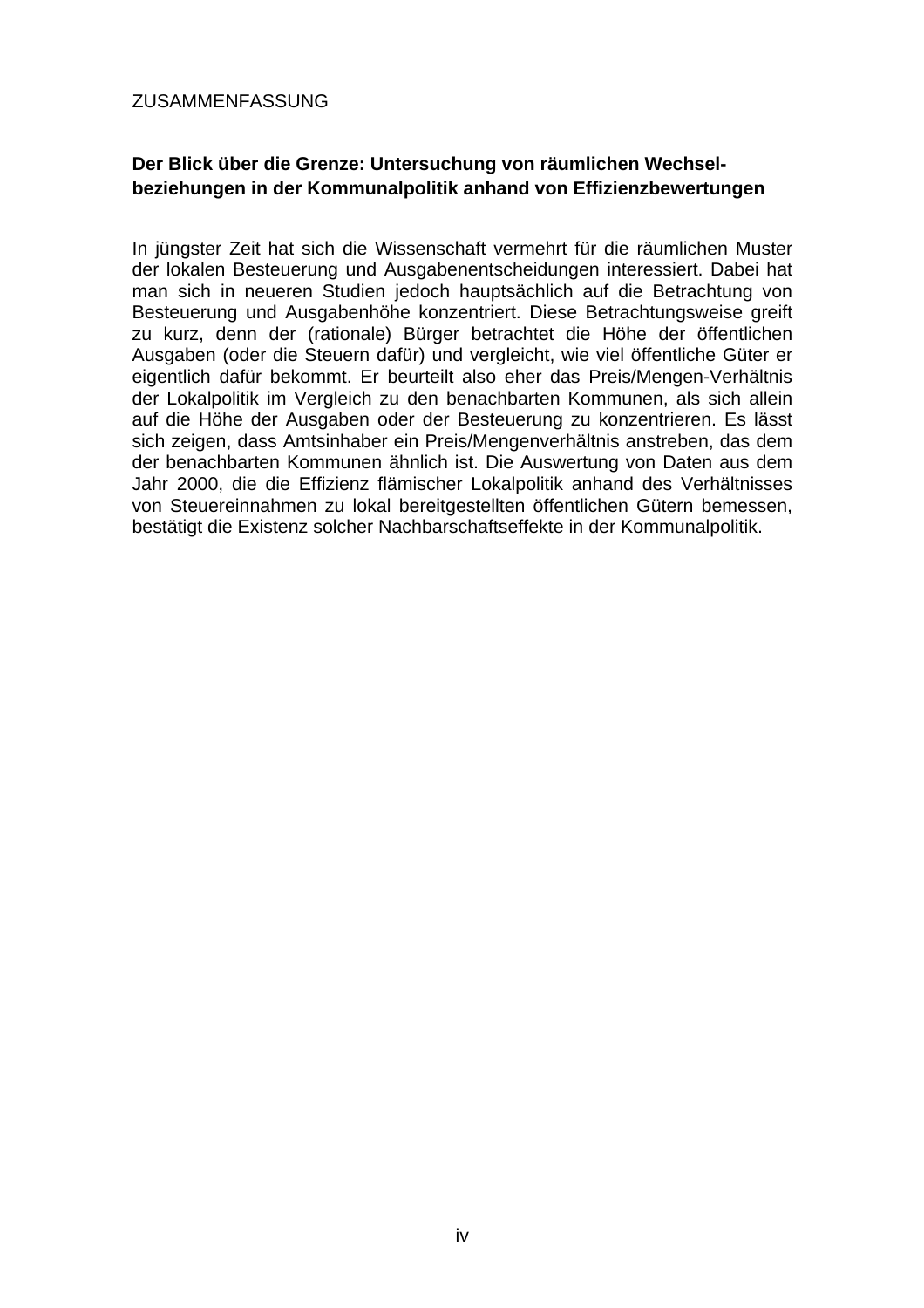## **Introduction**

 $\overline{a}$ 

Since the seminal contributions of Salmon (1987) and Case *et al*. (1989; 1993), spatial patterns in (local) governments' taxation and spending decisions have received a great deal of scholarly attention. Generally, empirical analyses indicate that governments do not take their taxation and expenditure decisions in isolation (for reviews, see Brueckner, 2003; Revelli, 2005). Various theoretical explanations of this interdependence have been brought forward. Some scholars refer to the beneficial or harmful externalities created by policies in one region on neighbouring regions (e.g. Kelejian and Robinson, 1993; Solé-Ollé, 2006). Others point to intergovernmental competition over a mobile tax base (e.g. Wilson, 1999; Buettner, 2001). A third group argues that policy "mimicking" can be rational for politicians when voters engage in relative performance assessment using the policies pursued by neighbouring governments as a yardstick.[1](#page-4-0) On the one hand, this can lead to a form of yardstick competition between neighbouring governments when voters use neighbours' performance to judge the competence of their own government (e.g. Salmon, 1987; Besley and Case, 1995). On the other hand, as argued by Ashworth and Heyndels (2000a), relative performance assessment might also affect voting behaviour (and thereby politicians' incentives to "mimic") because it generates so-called *transaction* (dis)utility to voters (Thaler, 1985) – which reflects the gain (loss) felt by voters in considering local policies to be better (worse) than the reference point.

While regarding various settings and time periods, one constant in previous empirical analyses of spatial interdependence is that they have concentrated on either taxation or expenditure levels. However, regarding taxation or spending levels in isolation disregards the fact that (rational) voters are likely to assess the costs of public goods provision relative to the level of public goods that is actually provided by the government. That is, they can be expected to regard the 'price/quantity' of public provisions (whether or not in relation to that of neighbouring governments) rather than make assessments based on the level of taxation or government spending alone. Solé Ollé (2003, 686, italics added), for example, claims that "in a decentralised system, a means of demonstrating to voters that a tax increase is necessary is to show that taxes are higher elsewhere *for the same benefits provided*". And Brueckner (2003, 178, italics added) argues that "a minimum level of public good provision *relative to taxes* (…) must be delivered for jurisdiction i's government to remain in office".

The present paper argues that the narrow focus on taxation or expenditure levels in previous work is not entirely satisfactory. Indeed, building on the notion that voters assess the 'price/quantity' of public provisions, we first illustrate that the ratio of tax revenues to public goods provision in a given jurisdiction is dependent upon that in neighbouring jurisdictions. We then empirically test this proposition using the relation between Flemish municipal governments' total tax revenues and their level of public goods provisions in the year 2000 as our main dependent variable. This dependent variable thus indicates how efficiently tax revenues are employed to generate public goods and can be interpreted as an indicator for the 'price/quantity' of local governments' policies.[2](#page-4-1) Our empirical results reveal the existence of a significant spatial pattern in local government efficiency ratings. Indeed, efficiency at one local government is associated with efficiency at its (geographical) neighbours. Interestingly, and in

<span id="page-4-0"></span><sup>&</sup>lt;sup>1</sup> In line with most previous empirical analyses of spatial policy interdependence, 'neighbourhood' is in the present paper interpreted as geographical proximity. Obviously, other interpretations are possible (e.g. in terms of similarity in socio-economic characteristics, government ideology or interarea population mobility) (e.g. Braicker, 2005).

<span id="page-4-1"></span><sup>&</sup>lt;sup>2</sup> To the best of our knowledge, the possibility of spatial interdependence in government efficiency ratings has not previously been explored. Such analyses have focused on a jurisdiction's own socioeconomic and political characteristics (for a review, see De Borger and Kerstens, 2000).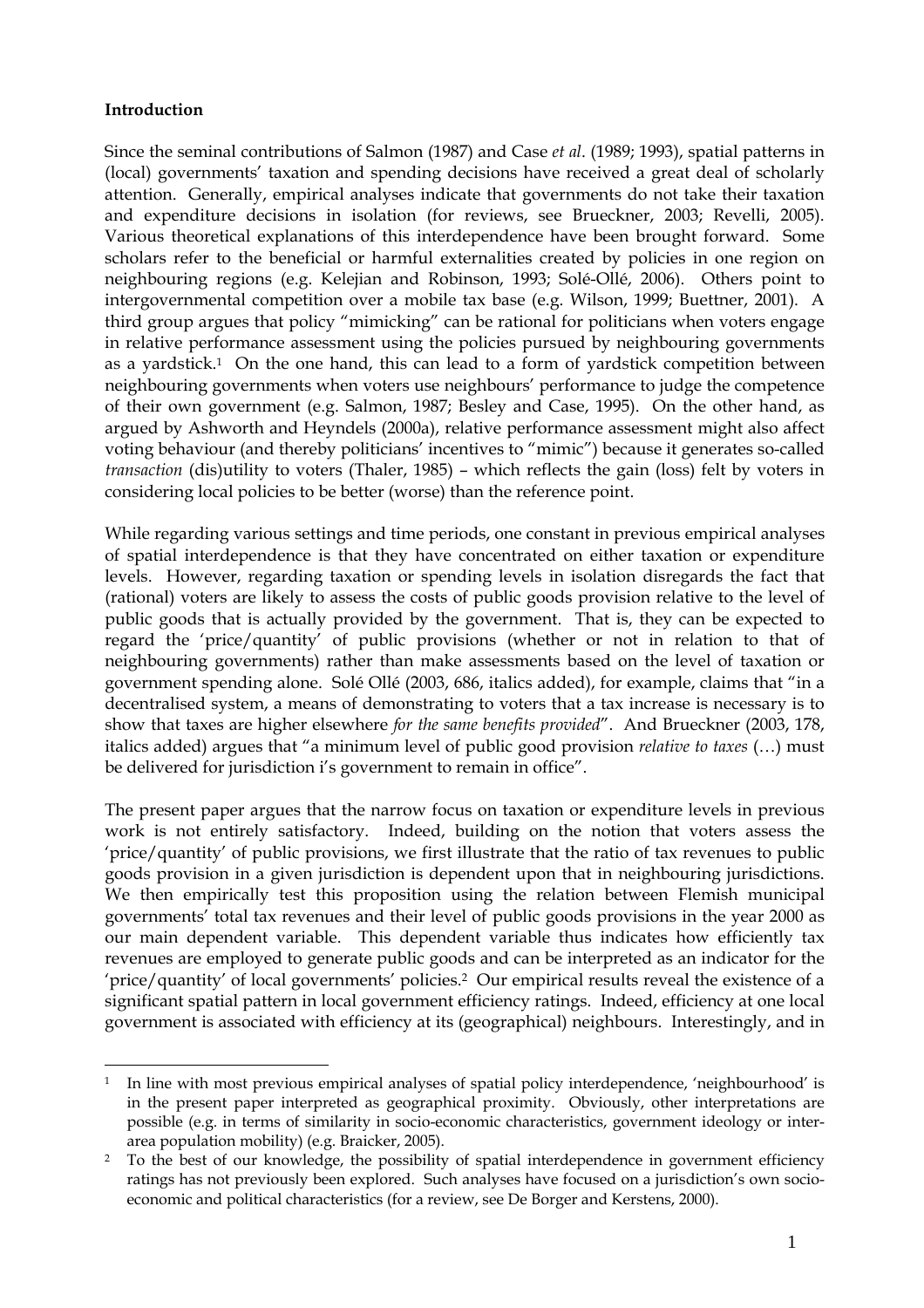contrast to some previous work, the presence of this spatial pattern is only weakly related to the political situation in the Flemish municipalities.

The remainder of the paper is structured as follows. The first section describes the theoretical framework. Our main extension to the existing theoretical work is that the ratio of tax revenues to public goods provision is central to interjurisdictional comparisons, rather than tax rates or expenditure levels as such. In the remaining sections, we empirically assess this proposition by testing for spatial patterns in the ratio of tax revenues to public goods provision across Flemish local governments. Specifically, section 2 provides information about the Flemish context. The measurement of the ratio of tax revenues to public goods provision (through local government efficiency ratings) is discussed in section 3. Section 4 presents the empirical analysis and section 5 concludes.

## **1. Theoretical framework**

The literature examining spatial patterns in (local) governments' fiscal policies is rapidly expanding. Recent reviews of this literature by Brueckner (2003) and Revelli (2005) indicate that fiscal decisions in neighbouring jurisdictions tend to play a prominent role in the decision to set ones own tax rate or level of public goods provision. Several theoretical explanations have been suggested to explain this spatial interdependence: spillover effects, tax competition, yardstick competition and reference point effects. In section 1.1, we briefly consider the main traits of each of these models. Then, in section 1.2, we argue that the focus on either taxation or expenditure levels in previous theoretical and empirical studies may be unnecessarily restrictive.[3](#page-5-0) Instead, we suggest that the assessments of jurisdictions' (relative) performance is based on the ratio of tax revenues to public goods provision; thereby contending that this ratio will constitute an important competitive device between jurisdictions.

## *1.1 Four models for fiscal interdependence*

 $\overline{a}$ 

As mentioned, four different theoretical models have been brought forward to explain the interdependence in policy outcomes across jurisdictions. The first of these, the spillover model, points at the beneficial or harmful externalities created by policies in one region on the well-being of inhabitants in neighbouring regions (e.g. Kelejian and Robinson, 1993; Solé-Ollé, 2006). Examples of such spillovers are numerous and include expenditures for recreational facilities, pollution prevention or public safety. Due to such spillover effects, the optimal policy in each jurisdiction depends on the policies chosen in neighbouring regions. Technically, the reaction function of any jurisdiction i – representing i's best response to choices in other jurisdictions – will have a non-zero slope (leading to a spatial pattern in the observed policies).

The second framework, the tax competition model, argues that governments often compete over a mobile tax base (e.g. Wilson, 1999; Buettner, 2001). This implies that they attempt to attract individuals (e.g. in case of income taxation) or firms (e.g. in case of profit taxation) through the taxation and spending decisions they make. It is assumed that policies in all jurisdictions jointly determine the distribution of this mobile tax base across jurisdictions. The reason is that when a firm or individual judges a certain region to be an optimal location for whatever reason (e.g. clean air, closeness to relatives or consumers, and so on), "there might

<span id="page-5-0"></span><sup>&</sup>lt;sup>3</sup> This argument appears harder to make for the spillover model. Hence, the remainder of this work will focus on the three remaining alternatives. Still, as this allows us to empirically distinguish between the theoretical explanations of spatial interactions, this need not be regarded as problematic.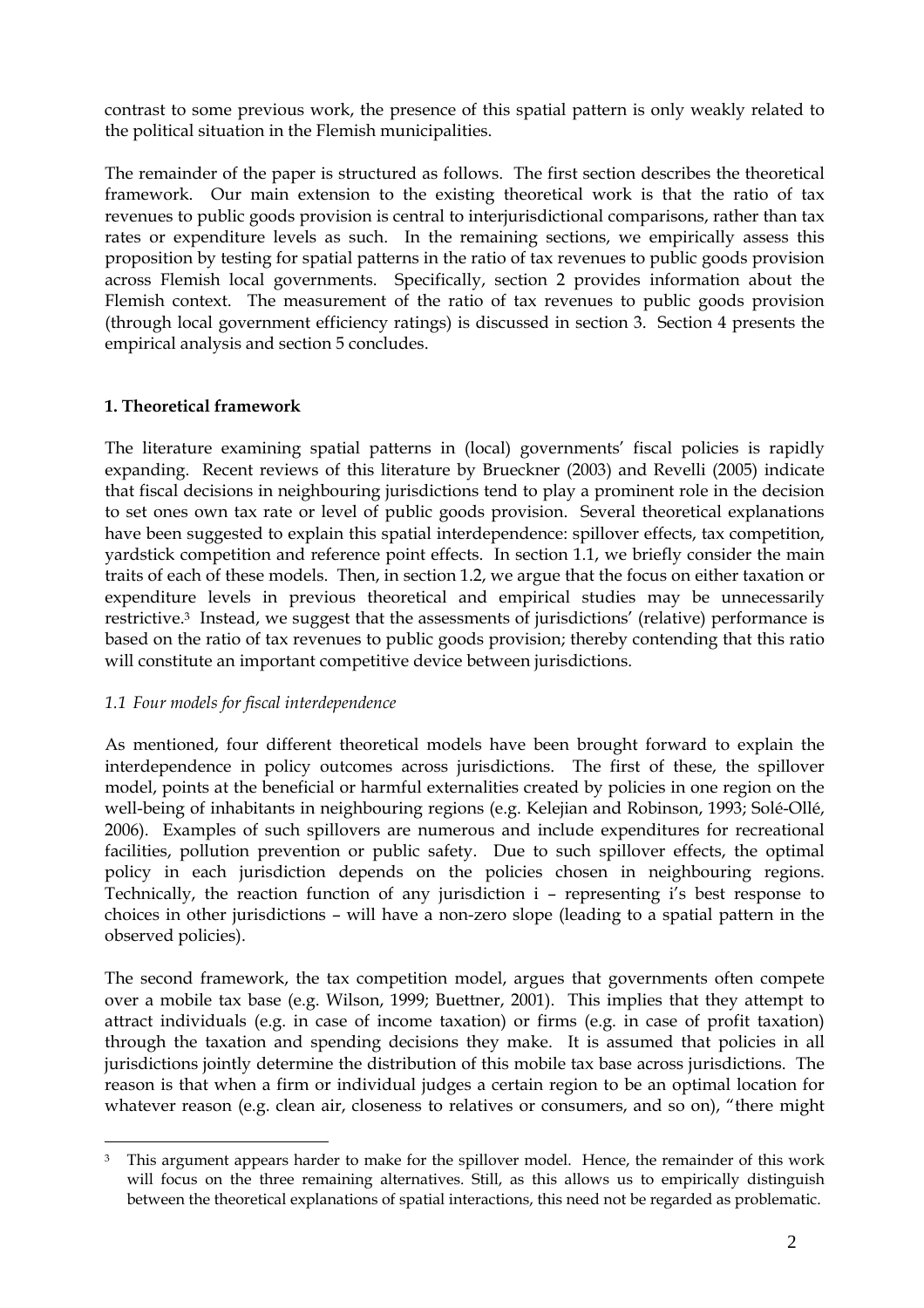still be some degrees of freedom in choosing the specific community" (Buettner, 2001, 226). This leaves some leeway for local communities to engage in competition to attract the mobile tax base through its policy agenda. As a consequence, each jurisdiction is (indirectly) affected by the policies pursued in neighbouring jurisdictions. Once again, jurisdiction i's reaction function has a non-zero slope.

A third group of scholars has brought forward that one jurisdiction may mimic policy decisions in neighbouring jurisdictions as a rational response of politicians to voters who employ the policies pursued by neighbouring governments as a yardstick to assess their own government's competence (e.g. Salmon, 1987; Besley and Case, 1995). The idea is that politicians are forced into a "yardstick competition" with neighbouring jurisdictions (cfr. Shleifer, 1985) because voters use these jurisdictions to assess the quality of their own incumbents[.4](#page-6-0) 

Finally, Ashworth and Heyndels (2000a) argue that the use of neighbouring governments' policies as a reference point generates so-called *transaction* (dis)utility to voters (cfr. Thaler, 1985). This transaction utility is the additional utility that people experience – besides the *acquisition* utility from a given policy in itself – from their consideration of this policy as good (or bad) relative to a reference point (in this case, neighbours' policies). As is well-known from prospect theory (e.g. Kahneman and Tversky, 1979), people tend to feel worse about a 25% income tax in the own jurisdiction when it is compared to a 20% income tax in neighbouring jurisdictions (for given levels of public goods) than when this tax is compared to a 30% income tax elsewhere. The reason is that they not only consider the 25% income tax as such, but also the 5% gain (or loss) compared to neighbouring jurisdictions. As this transaction utility is likely to also affect voting behaviour, the (rational) response of politicians is to follow each other's lead.

## *1.2 Government efficiency as a competitive device*

 $\overline{a}$ 

In presentations (and empirical tests) of these explanations of spatial patterns in government policies, the discussion is usually restricted to either tax rates or the level of expenditures on certain public goods. While, as mentioned before, this is acceptable for the spillover model, it appears to be much less satisfactory for the remaining models. Indeed, competition between jurisdictions – whether this derives from the urge to attract a mobile tax base or because voters engage in relative performance assessments – is not likely to be restricted to *either* taxation *or* expenditure levels. In fact, Salmon (1987, 33*n*), in the first application of relative performance evaluation to decentralised governments, already argued that "it is important (…) that voters take into account burdens of taxation as well as public services". Though this increases the information load placed on the voter, it is a quite essential point and similar concerns have been voiced in later papers.<sup>5</sup> Alt and Lassen (2006, 2), for example, argue that "voters want more competent politicians in office, as they can provide more public goods for given levels of taxation and private consumption" (see also the citations of Solé Ollé, 2003 and Brueckner, 2003 in the introduction).

<span id="page-6-0"></span><sup>&</sup>lt;sup>4</sup> Interestingly, the 'assumption' that voters take policies in neighbouring jurisdictions into account and punish incumbents for *relative* underperformance finds considerable support in the literature assessing the political costs of taxation (e.g. Besley and Case, 1995; Bosch and Solé Ollé, 2004; Ågren, 2005; Vermeir and Heyndels, 2005; see, however, Revelli, 2002a).

<span id="page-6-1"></span><sup>&</sup>lt;sup>5</sup> Clearly, relative performance assessment relies on the individual's ability to analyse all the necessary information, such that this increased information load is not of trivial importance. We believe, however, that people generally have at least some impressions about the price/quantity of government provisions.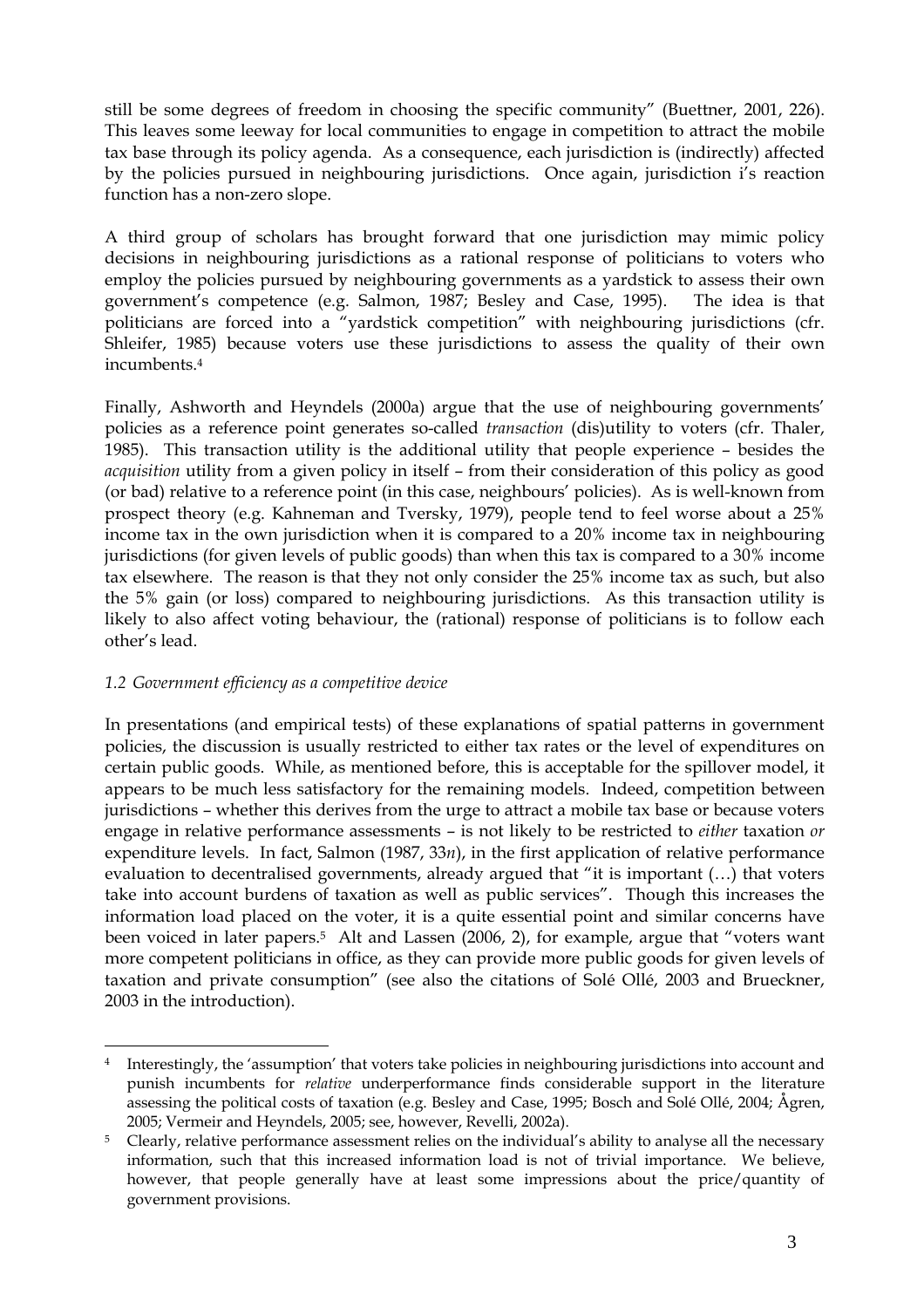Still, despite the recurrent expression of the need to regard what one pays (i.e. taxation or spending levels) *and* what one gets (i.e. the level of public goods provision), empirical analyses of spatial policy interdependence have continued to focus on taxation or spending levels in isolation. Note, however, that such a strict focus on, say, (relative) tax rates implicitly assumes that residents are more likely to accept higher tax rates in their own jurisdiction (or, at least, that the electoral retribution for these increases will be lower) when taxes have increased in neighbouring jurisdictions – *even when* the provision of public goods has increased in these neighbouring jurisdictions and remained constant in ones own jurisdiction. The reason is that voters concentrating exclusively on tax rate developments do not consider this unequal development in public goods provided. Intuitively, this makes little sense.

Let us turn to a more stylized formulation of the argument.<sup>6</sup> Consider a situation where politicians only care about being re-elected. This preference might derive from a (possibly altruistic) desire to hold office and fend for the common good ('good' politicians) or from a craving to be in a position to extract as much rent as possible ('bad' politicians). The probability of being re-elected, however, depends on the incumbent's performance while in office. Evidently, the better one performs in the eyes of the electorate, the higher the chances of being re-elected. As voters are happier – and thus become more likely to re-elect their incumbent – when their utility level increases, politicians' preferences in any jurisdiction i  $(U_i^P)$  can be given by:

$$
U_i^P = U(U_i^V, p_i) \tag{1}
$$

where  $U_i^V$  stands for the representative voter's utility level,  $p_i$  indicates the utility politicians obtain from being in office (which can, but need not, derive from rent extraction) and superscripts P and V refer to the politician and the voter respectively. Assume further that voters want to maximise their utility and that this utility depends on private consumption (ci), the level of public goods provided by the government (gi) and a number of jurisdiction characteristics  $(z<sub>i</sub>)$ ; such that

$$
U_i^V = U(c_i, g_i, z_i)
$$
 (2)

Public goods are financed entirely through taxation, the cost of which is distributed equally over the jurisdiction's population. Therefore private consumption  $(c_i)$  is determined by income  $(y<sub>i</sub>)$  minus the tax payment  $(t<sub>i</sub>)$  contributed towards the financing of public goods. The private budget constraint thus looks like:  $c_i = y_i - t_i$ . Maximization of (2) implies that voters prefer to obtain as much public goods as possible for a given tax payment (or, equivalently, pay as little taxes as possible for a given amount of public goods).

Public goods are provided by politicians who, as mentioned, can be either good or bad. Good politicians set the tax price of public goods equal to their cost while bad politicians try to extract as much rents as possible by setting the tax price of public goods above their costs. Crucially, however, voters cannot observe the minimal cost for providing public goods. This cost is stochastic and is only observed by the incumbent. Hence, while voters cannot gauge the maximum tax payment that should be associated with a given amount of public goods, politicians do. This asymmetric information problem presents the possibility for politicians to engage in rent-seeking behaviour. It can, however, be alleviated when voters take into account

 $\overline{a}$ 

<span id="page-7-0"></span><sup>&</sup>lt;sup>6</sup> For reasons of space, we only develop the argument for the yardstick competition framework though it is clear that a similar reasoning holds for the tax competition model and the reference points effects explanation. The exposition here builds on Besley and Case (1995) and Brueckner (2003).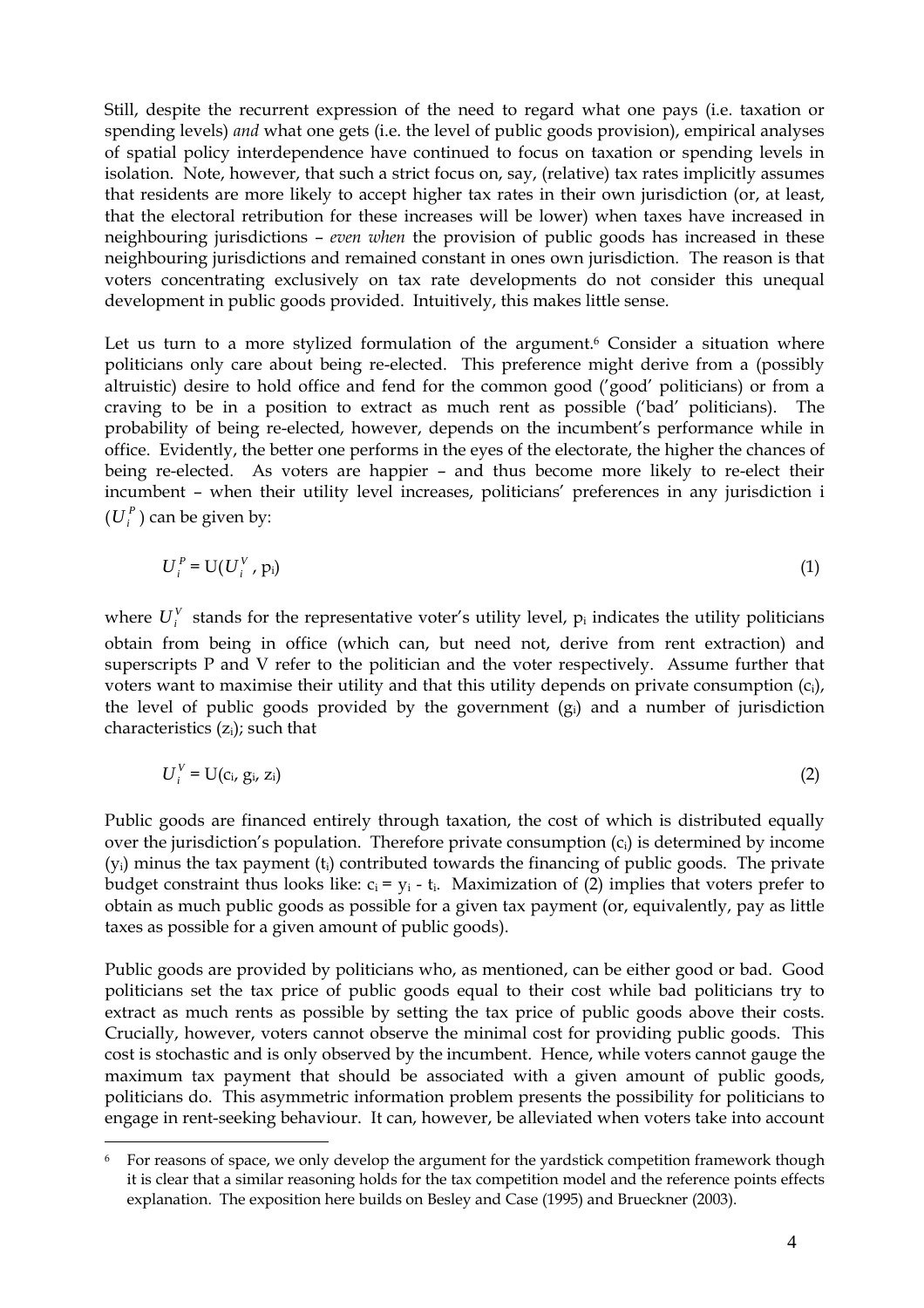the behaviour of politicians in neighbouring jurisdictions. Indeed, when cost shocks in the provision of public goods are correlated across jurisdictions, the behaviour of other jurisdictions can provide valuable information about the quality of ones incumbent.<sup>7</sup> In fact, when, all other things being equal, the level of taxes relative to public goods is high[er](#page-8-0) in ones own jurisdiction compared to that in neighbouring jurisdictions – that is, when  $t_i/g_i > t_i/g_{-i}$  – the incumbent in the home jurisdiction is likely to be extracting rents (or might be extracting more rents than incumbents elsewhere). Therefore, they want to replace their incumbent at the next elections. For any given incumbent the probability of being re-elected (Pr<sub>i</sub>) thus not only depends on the ratio of tax revenues to public good provision in ones own jurisdiction  $(t_i/g_i)$ , but also on that same ratio in neighbouring jurisdictions  $(t_i/g_i)$ . That is:

$$
Pr_i = f(t_i/g_i, t_i/g_i, z_i)
$$
\n(3)

where  $z_i$  refers to a vector of characteristics of jurisdiction i that help determine preferences. The incumbent in jurisdiction i chooses the ratio of tax revenues to public goods provision  $(t_i/g_i)$  such as to maximize the probability of re-election. The first order condition of this problem can be (re)written as:

$$
t_i/g_i = R(t_i/g_{-i}, z_i)
$$
 (4)

where R represents a reaction function defining the optimal reaction of jurisdiction i (in terms of setting its ratio of tax revenues to public goods provision). It is clear that this depends on both  $(t_i/g_i)$  and  $z_i$  and, that is, on choices made in other jurisdictions and jurisdiction i's characteristics. In empirical applications, testing for a non-zero slope of this reaction function is effectively a test for the presence of spatial interdependence in the fiscal decisions of incumbents.

#### **2. Institutional setting**

 $\overline{a}$ 

The Flemish municipal setting offers a number of advantages to test the proposition outlined in section 1.2. Firstly, the institutional setting is the same in all municipalities. They all have the same parliamentary system and hold elections at the same point in time (i.e. the second Sunday of October) using the same electoral procedures. More specifically, local governments consist of the College of Mayor and Alderman (the executive body) and the local council (the legislative body). Councillors are chosen via municipal elections that take place once every six years and can be indefinitely re-elected (that is, there are no term limits). Following the election, the party (or coalition of parties) that controls a majority of the seats in the council decides on the composition of the executive board. The political system in the Flemish municipalities can thus be characterized as a parliamentary system where the executive board is formed by a political majority. Importantly, this homogeneous setting allows us to analyse spatial policy interdependence without needing to control for differing institutional factors.

<span id="page-8-0"></span>The assumption of correlated cost shocks is crucial. Nothing can be learned from neighbouring government's reactions to different cost shocks. Still, certainly for smaller jurisdictions, cost shocks might well be correlated in reality. Importantly, however, it also assumes that politicians do not make agreements concerning the degree of rent extraction they pursue. Clearly, if all politicians agree to provide public goods at, say, twice their minimum cost, voters cannot learn the true level of wasted resources by regarding other jurisdictions. Though such collusion is clearly a theoretical possibility, it is doubtful whether it could also arise in reality. Uncertainty about the tolerance of rent-seeking behaviour across politicians may limit the occurrence of such political 'cartels'.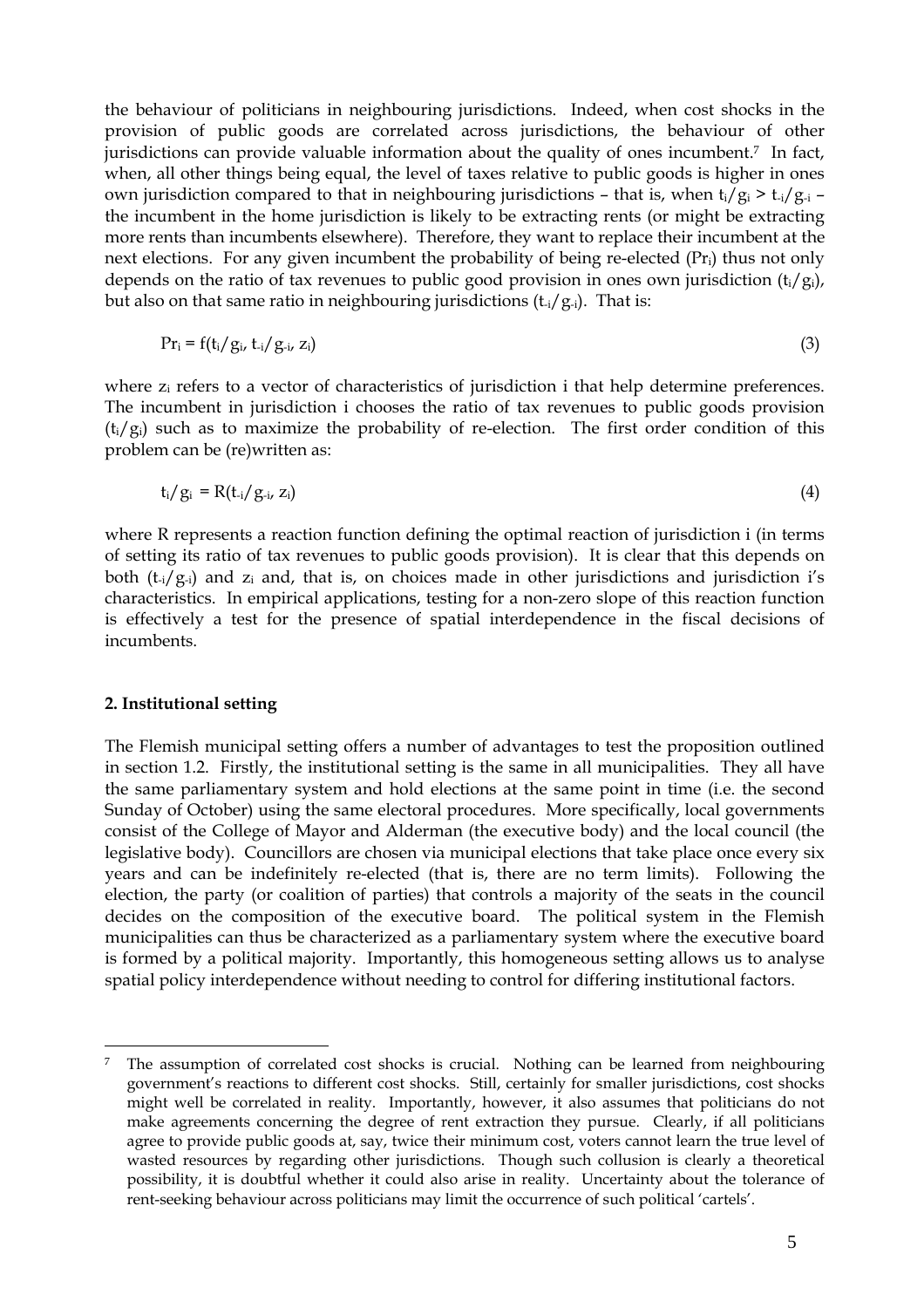Secondly, though the municipalities are the lowest level of government in Belgium (next to the national, regional and provincial levels), they have considerable autonomy in raising revenues and assume significant responsibilities at the expenditure side (e.g. in education, local infrastructure, public safety, social services and local public administration). In fact, Flemish local governments are allowed to pursue any policy that promotes their constituents' interests – and to determine how they finance these initiatives – provided these initiatives are not prohibited explicitly by federal legislation. This significant autonomy clearly shows from two elements in the revenue structure of the Flemish local governments. On the one hand, while surcharge taxes on the regional property tax (i.e. the local property tax, LPT) and the federal personal income tax (i.e. the local income tax, LIT) constitute a main revenue source of Flemish municipalities (about 83% of total tax income in 2000), significant variation exists in the extent to which the municipalities use these two revenue sources. Indeed, in the fiscal year 2000, the LIT rate varied between 0% and 8.5% of federal tax receipts while the minimum and maximum LPT rates were equal to 438% and 2000% of the regional tax respectively. This implies that inhabitants pay a supplement equal to approximately 5 to 20 times their regional government property tax bill (and 0-8.5 percent of their federal personal income tax bill) to the local government. Note that while the major part of income taxation thus accrues to the federal government rather than local governments, these local governments absorb the main part of property taxation in Flanders. Second, the average Flemish municipality collects about 15 different 'local' taxes, for which the tax base as well as the tax rate is determined by the local government (whereas they only set the tax rate for the surcharge taxes). Currently, more than 100 of such local taxes are in use and the list includes taxes on private swimming pools, on the distribution of telephone books, on transportation of drunken persons, on boats and so on.

Finally, the relatively small size of the Flemish municipalities (44 km² on average) may constitute another beneficial element. Indeed, when the distance to ones reference group influences the ease of gathering information about the conditions in this reference group, the closeness of the neighbouring jurisdictions in the Flemish context entails that obtaining information about these neighbours is fairly easy. As such, the assessment of relative performance becomes feasible (thereby at the same time giving politicians an incentive to take neighbours' policies into account).

We should note here that these three elements have prompted several studies on spatial interdependence to use Flemish (and, by extension, Belgian) data. Heyndels and Vuchelen (1998), for example, show that a statistically significant spatial pattern exists in both LIT and LPT rates across Belgian municipalities. This suggests that incumbents take into account tax rates in neighbouring jurisdictions when setting their own rates. This is further corroborated by survey evidence in Flanders (Ashworth and Heyndels, 1997, 2000b). Specifically, local politicians' evaluation of how high (or low) local tax burdens are as well as their view on the need for tax increases (or decreases) is found to depend on the tax rates in neighbouring jurisdictions (see also Heyndels and Ashworth, 2003). Finally, Vermeir and Heyndels (2005, 12) show that voters in Flemish municipalities "use tax rates in neighbouring municipalities as a yardstick to evaluate tax policy in their own municipalities". This implies that politicians' mimicking behaviour may well be a rational reaction to the fact that voters assess local tax policies relative to that in neighbouring municipalities.

#### **3. Determining Flemish local government efficiency**

As mentioned in section 1, the present paper differs from previous research by focusing on the ratio of tax revenues to public goods provision as the indicator used for relative performance assessments (rather than concentrating on either tax rates or expenditure levels). In the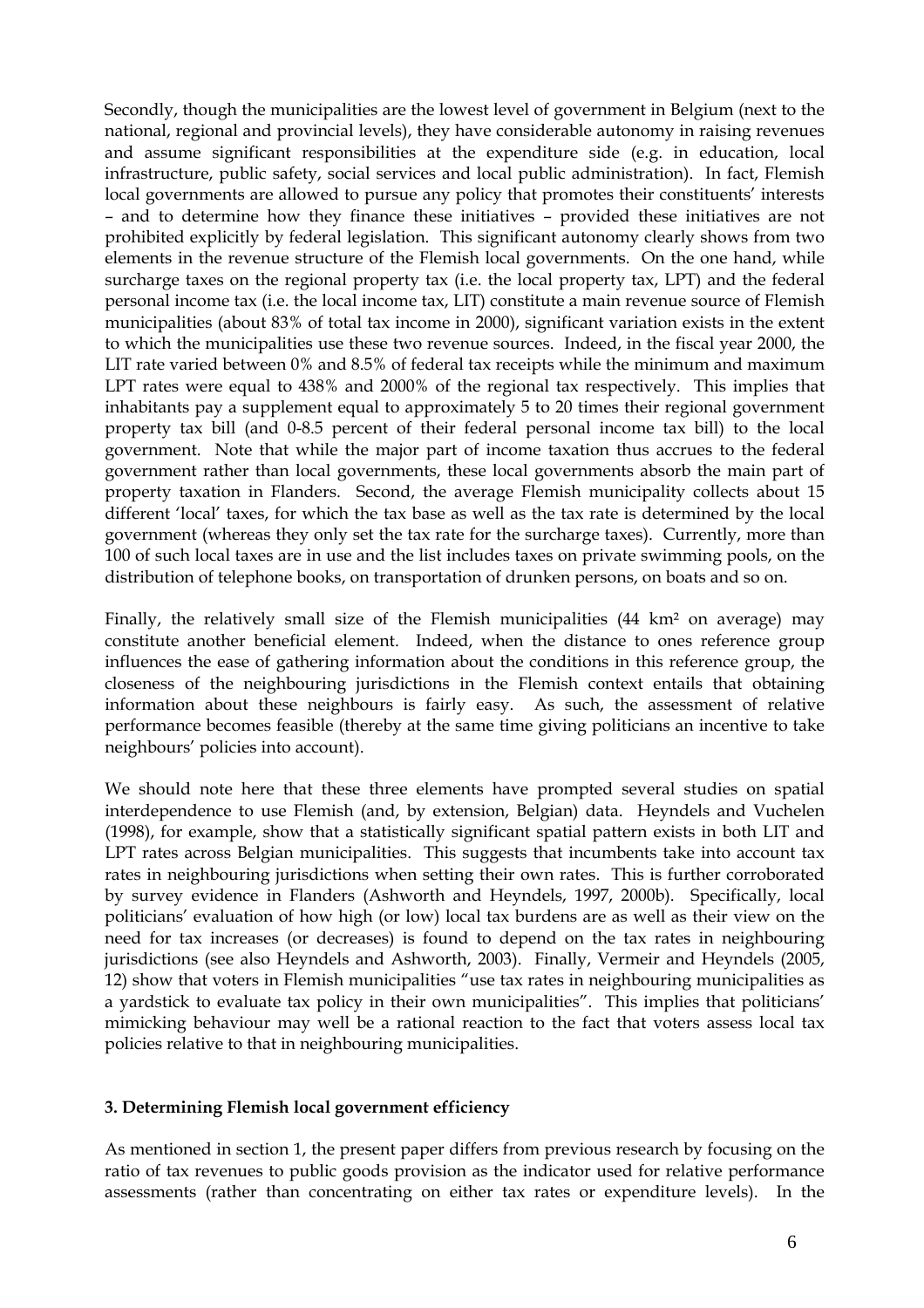empirical analysis (presented in section 4), this ratio is measured by relating the government's total tax revenues to its provision of public goods (and which we term local government efficiency). High efficiency signifies that the government needs only few (tax) resources to generate high levels of public goods while low efficiency indicates that high taxation levels are associated with low levels of public good provision. As such, it indicates how effective the incumbent government is in translating tax revenues into public goods – or, reversely, how strongly it indulges in rent-seeking behaviour. Hence, these efficiency ratings provide a way to operationalise the voter's actual cost-benefit assessment of the government's performance.

Several methods have been brought forward in the literature to measure efficiency (for an excellent introduction, see Lovell, 1993). In the present analysis, we employ a stochastic parametric reference technology. This implies that we determine the best practice frontier, which contains the input-output combinations designating optimal or efficient behaviour, on the basis of a specific functional form using econometric techniques. Moreover, contrary to deterministic approaches, the stochastic approach to efficiency measurement does not interpret any deviation from the best practice frontier as inefficiency, but rather differentiates between the effects of measurement error and inefficiency (Aigner *et al*., 1977 and Meeusen and van den Broeck, 1977). This allows us to limit the attribution of measurement error to inefficiency, which should therefore lead to a more accurate assessment of (in)efficiency. Technically, such stochastic frontier models have a composed error consisting of a symmetric component (u) and a one-sided non-negative component (e) that represents inefficiency. While the former component is assumed to be white noise, the latter is assumed to be distributed half-normally (cfr. De Borger and Kerstens, 1996). Both error terms are assumed to be independent (Kuenzle, 2005). Employing a translogarithmic function (developed by Christensen *et al*., 1973) and assuming a multiplicative composite error term, the stochastic frontier model from which we derive our efficiency data can be written as (dropping municipality subscripts for convenience):

$$
\ln T = a + \sum_{j=1}^{n} \beta_j \ln y_j + \frac{1}{2} \sum_{j=1}^{n} \sum_{k=1}^{n} \lambda_{jk} \ln y_j \ln y_k + u + e
$$
 (5)

where T designates the input indicator,  $y_i$  indicates the output indicators, *n* points to the number of outputs in the model and  $β<sub>i</sub>$  and  $λ<sub>ik</sub>$  are parameters to be estimated.<sup>8</sup> Specifically, we rely on data from 305 of 308 Flemish municipal governments in the year 2000 to estimate local government efficiency ratings.<sup>9</sup> Our input variable equals total tax revenues in the municipality. These revenues represent the (direct) cost to the voter from the public goods provided by the incumbent.[10](#page-10-2) To measure the level of local public goods provision, we include five output variables that have been employed in previous work on government efficiency in Flemish (and Belgian) municipalities (see Vanden Eeckaut *et al*., 1993; De Borger *et al*., 1994; De Borger and Kerstens, 1996). These include: (a) the number of subsistence grants beneficiaries, (b) the number of students in local primary schools, (c) the share of inhabitants older than 65,

 $\overline{a}$ 

<span id="page-10-0"></span>Information on variation in input prices was not available (so that input prices are ignored). For the same reason it was not possible to control for differences in the quality of the output variables. However, since differences in the tax price to public goods ratio related to changes in the public good's quality should not instigate voter hostility, disregarding quality is likely to generate an underestimate of the sensitivity of jurisdictions to each other's policies (Besley and Case, 1995).

<span id="page-10-1"></span><sup>&</sup>lt;sup>9</sup> Data availability precluded the inclusion of the remaining 3 municipalities.

<span id="page-10-2"></span><sup>&</sup>lt;sup>10</sup> Note that more public goods could be provided at a given tax price when incumbents defer the costs of these expenditures to later periods by incurring debts – thereby artificially increasing their efficiency ratings. Importantly, however, as local governments in Belgium are only allowed to incur debts to finance large investment projects and *not* for current spending, deficit spending is unlikely to significantly affect our results.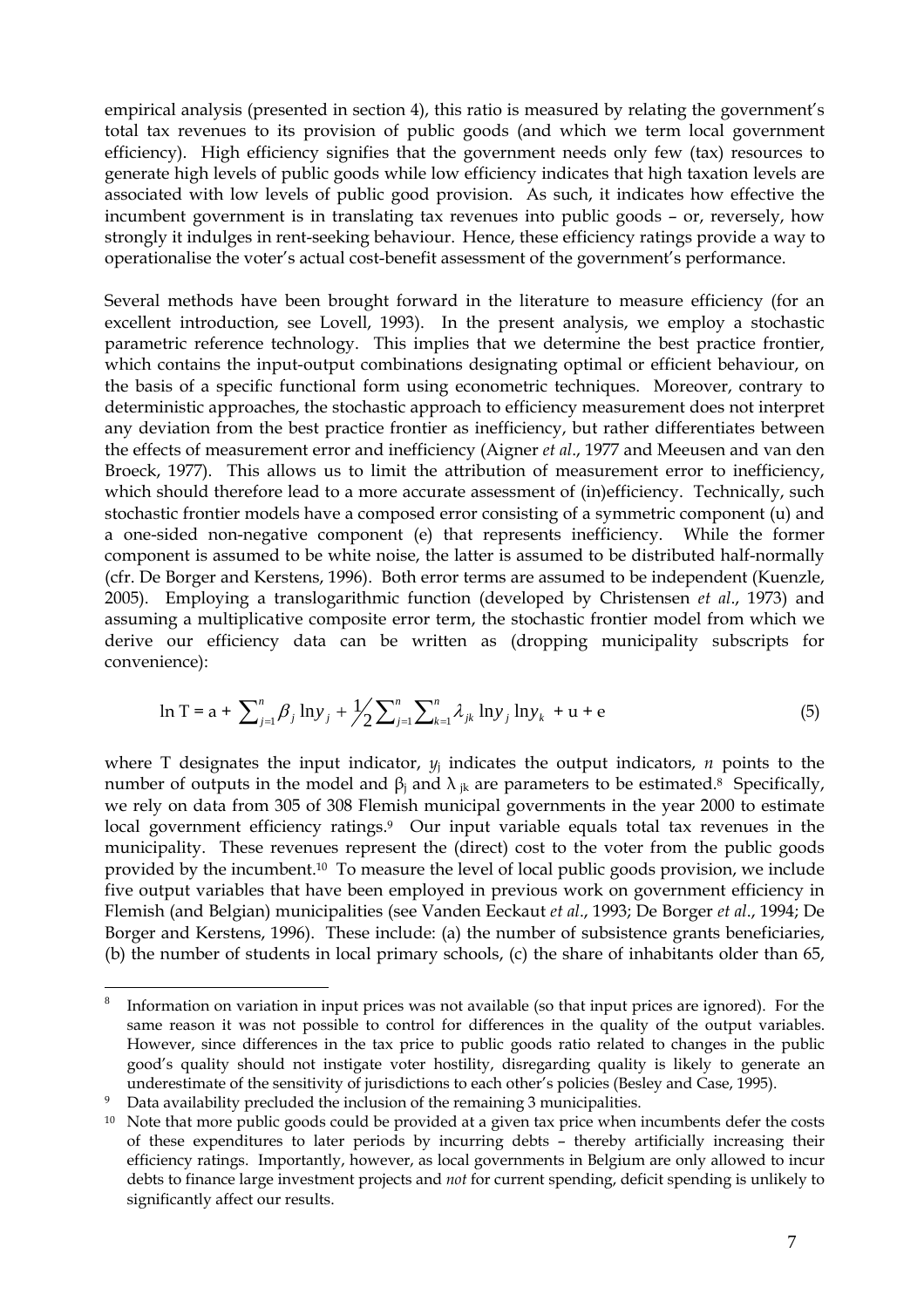(d) the total population and (e) the surface of public recreational facilities (measured in hectare). These output variables relate to important responsibilities of local governments with respect to education and social and recreational services. Nevertheless, and as more extensively discussed in De Borger *et al*. (1994) and De Borger and Kerstens (1996), they are only crude proxies for the level of public goods provision. For example, the number of subsistence grants beneficiaries and total population are clearly not directly measuring local public good production, but rather serve as indicators for the services provided to low-income families and the various administrative tasks performed by the local government respectively. This, regrettably, reflects the general problem with defining and measuring public sector inputs and outputs (cfr. Levitt and Joyce, 1987; De Borger and Kerstens, 1996).<sup>11</sup>

We use the results from the cost frontier estimation of equation (5) to generate a measure for government efficiency using the procedure outlined in Jondrow *et al*. (1982).[12](#page-11-1) They particularly recommend to generate point estimates for the inefficiency element in the error component in equation (5) based on the mean of the conditional distribution (SF-Mean =  $E(u|u)$ + e)). The efficiency measure resulting from this procedure will be used as our proxy for the ratio of tax revenues to public goods provision in the empirical analysis in the following section[.13](#page-11-2) 

## **4. Empirical analysis**

 $\overline{a}$ 

#### *4.1 Empirical Specification*

In this section we turn to the question whether our government efficiency rating (i.e. SF-Mean) demonstrates a spatial pattern across the Flemish municipalities. This would be expected if, as argued in section 1, these efficiency ratings (as an indicator for the 'price/quantity' of local governments' policies) are central to the competitive behaviour of rivalling jurisdictions. As a starting point, assume that the reaction function derived in section 1 (equation 4) can be characterized by the following spatial lag model:

$$
SF-Mean = \alpha + \rho W SF-Mean + \beta X + \varepsilon
$$
\n(6)

where  $\alpha$ ,  $\rho$  and  $\beta$  are parameters to be estimated, X represents a vector of control variables (further discussed below) and W is a square row-normalized spatial weights matrix indicating whether or not two municipalities are neighbours. Neighbours are thereby defined in a purely geographical sense as two municipalities that share a border. The entries in each row of this matrix are thus 1/n (with n the number of neighbours of the municipality in row r) when the municipality in row r shares a border with the municipality in column c and 0 otherwise. The

<span id="page-11-0"></span><sup>11</sup> Panel data could admittedly be a help in resolving some of the problems related to these measurement issues (e.g. by allowing us to test the robustness of the empirical results). Unfortunately, time series data were not available for several of our output variables. Nor could we add the efficiency ratings generated by previous Belgian studies to our sample as these were derived either from all Belgian municipalities or from the Walloon municipalities only, while our data are restricted to the Flemish municipalities.

<span id="page-11-1"></span><sup>&</sup>lt;sup>12</sup> Note that the translogarithmic specification of the best practice frontier significantly outperforms the traditional Cobb-Douglas model. Indeed, the restriction that the coefficients for all quadratic terms and cross-products equals 0 can be strongly rejected (Chi<sup>2</sup>(15) = 26.75; p<0.001).

<span id="page-11-2"></span><sup>13</sup> We also estimated tax efficiency using a number of other well-known approaches: Free Disposal Hull, Data Envelopment Analysis assuming constant or variable returns to scale and a deterministic parametric frontier approach. The outcomes using the various approaches are highly correlated (r>0.75) such that our results are unlikely to be affected by our choice of efficiency measurement.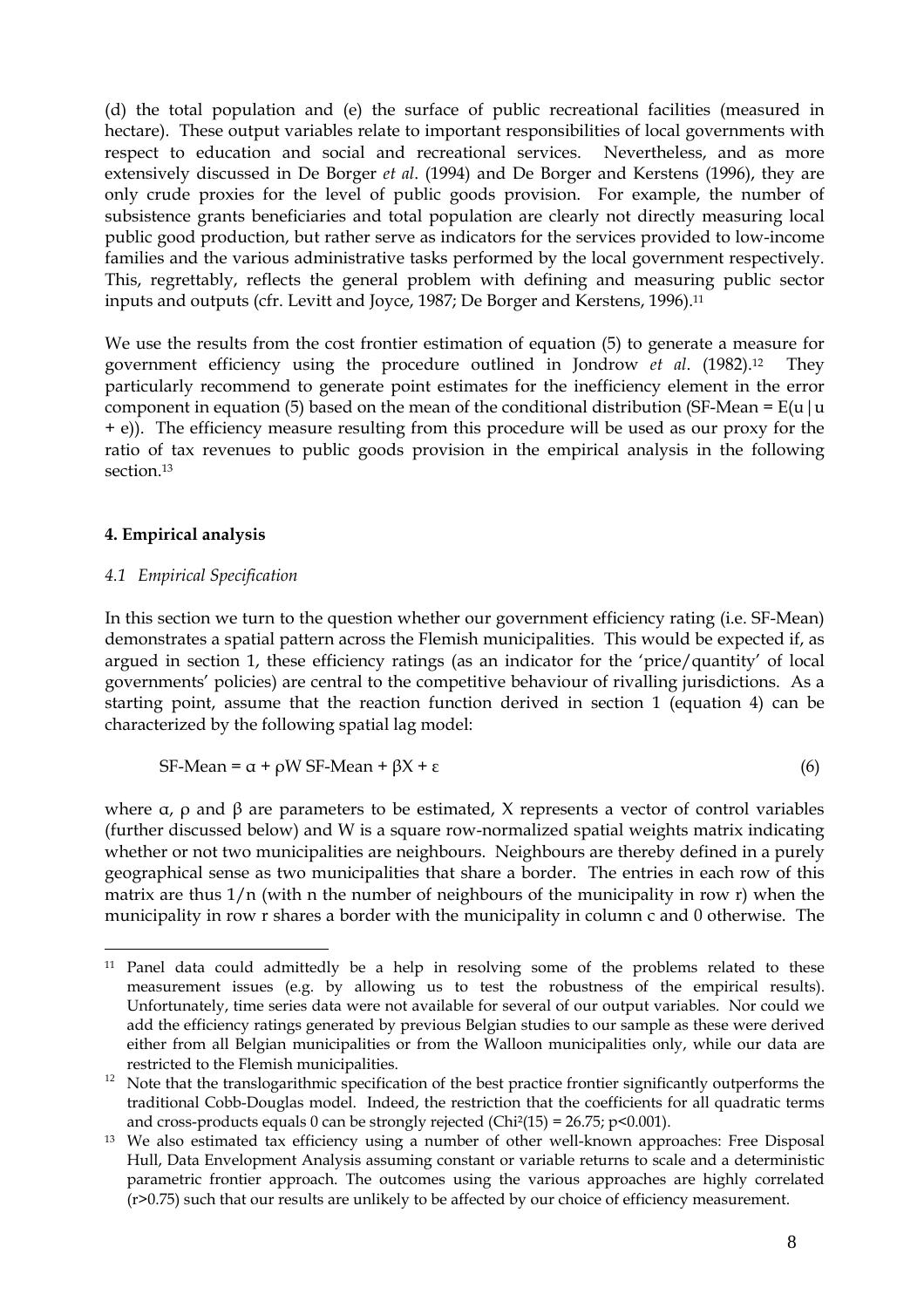simple and intuitively appealing border-sharing criterion we employ is the most common approach in the literature. It can be justified by referring to the fact that proximity is likely to be a crucial element in the dissemination of information about local policies (Allers and Elhorst, 2005). Moreover, distance is significantly negatively linked to migration flows, indicating that "people prefer to move short distances if at all" (Day, 1992, 135). Hence, spatially contiguous neighbours may be the most important 'competitors'. Finally, we note that as local governments in Flanders publicly discuss their policies – that is, council meetings are open to the public (except when personnel issues are discussed) – the actual tax and spending decisions of neighbours are assumed to be observable. Therefore, we employ the contemporaneous ratio of tax revenues to public goods provision in the competing jurisdictions in the estimation of the model (see also Buettner, 2001; Revelli, 2001; 2002b; Bordignon *et al*., 2003; Allers and Elhorst, 2005).

Generally, a positive and significant coefficient estimate of ρ can be interpreted as evidence of competition in local government efficiency ratings across the Flemish municipalities. Importantly, however, spatially correlated omitted variables or the existence of common shocks across municipalities may cause the estimate of  $\rho$  to be spuriously significant. In that case, the true model would rather look like:

$$
SF-Mean = \alpha + \beta X + \varepsilon \qquad \qquad \text{with } \varepsilon = \lambda W \varepsilon + v \tag{7}
$$

where v is an independently and identically distributed error term. Clearly, when spatial interdependence is driven only by such common shocks, no evidence in support of our main thesis is revealed. Another problem when estimating equation (6) is that OLS estimation leads to biased and inconsistent estimates due to the simultaneity in the determination of SF-Mean across jurisdictions (Cliff and Ord, 1973). Instead, one should use either instrumental variables analysis (IV) or maximum likelihood estimation (ML) (see Anselin, 1988). Though IVestimation has been argued to be somewhat less efficient than its ML counterpart (e.g. Das *et al*., 2003), it has the advantage of providing consistent results even in the presence of spatial error correlation (Kelejian and Prucha, 1998). It is thus important to take both these methodological issues into account when analysing spatial patterns in government efficiency across the Flemish municipalities. We more extensively return to these issues when discussing the empirical results in section 4.2.

Our set of control variables (X) includes both socio-economic and political elements that may influence the municipality's efficiency rating (summary statistics for all variables are provided in table 1). All these variables are measured in 2000, except where noted otherwise. Firstly, we include income per capita in the municipality. Based on the argument that high-income citizens might be "more effective in demanding more efficient government" (Knack, 2002, 777), we expect a positive relation with government efficiency ratings. Secondly, we control for the share of owner-occupiers in the population. As homeownership entails a significant financial investment and local government policies are likely to influence housing prices (Oates, 1969; Reback, 2005), it is likely to encourage citizens to insist on efficient government behaviour (Green and White, 1997; DiPasquale and Glaeser, 1999). This leads us to expect a positive relation between homeownership and government efficiency ratings.[14](#page-12-0) Thirdly, we include population density – measured as the number of inhabitants per 100 square kilometres – to control for possible economies of scale in the supply of (local) public goods. The fourth and

 $\overline{a}$ 

<span id="page-12-0"></span><sup>&</sup>lt;sup>14</sup> Data availability leads us to use 1991 data on the percentage of houses with a known resident that are occupied by the owner. Note that this time-lag also mitigates the potential reverse causality problem that arises if citizens are more likely to buy (rather than rent) housing accommodation in efficiently run municipalities. We are grateful to Robert Nuscheler for this insight.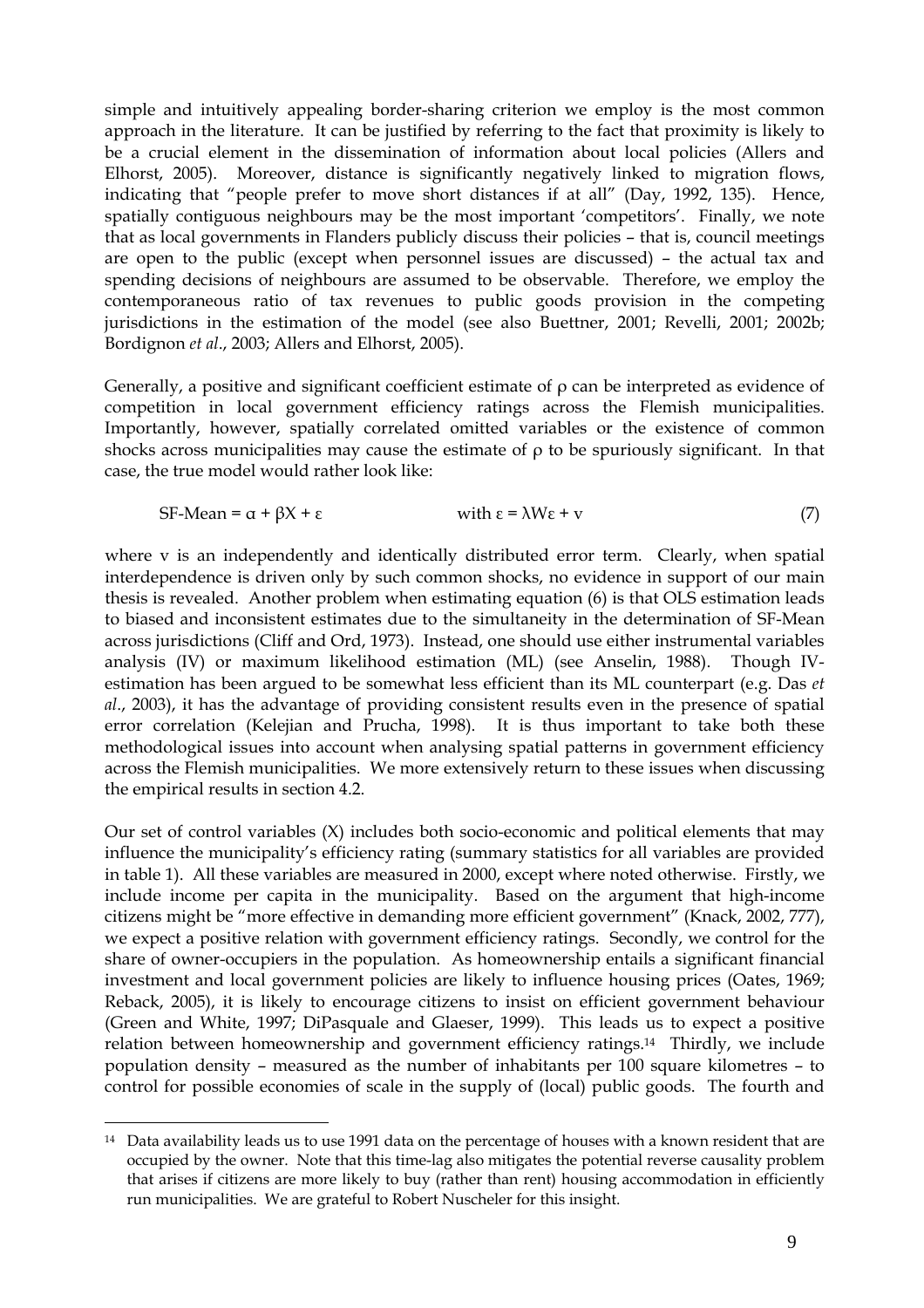final socio-economic control measures the number of pre-1977 communities that make up the present municipality. Following a large-scale municipal amalgamation operation in Belgium in 1976, most current 'municipalities' are composed of several pre-1977 'communities'. Crucially, inhabitants of the various pre-1977 communities may still identify with this initial community (for a similar identification argument, see Lago Penas, 2004; Geys, 2006). The ensuing 'intra-municipality' struggle may reduce overall efficiency of government performance – leading us to expect a negative relation between the number of per-1977 municipalities and local government efficiency.

We furthermore include two variables controlling for the financial situation of the municipality. On the one hand, the lagged level of long-term local public debt (measured as a share of total municipal revenues) gauges the strain of past (investment) decisions on municipal finances. While loans allow a municipality to spread its investment costs over the (economic) lifetime of the investment, interest and amortization of incurred debts must be paid out of the present budget. Hence, a given level of taxation then translates into lower levels of (non-durable) public goods provided in the current period (leading us to expect a negative relation between the lagged level of debt and government efficiency). On the other hand, grants awarded to the municipality by higher level governments allow it to supply more public goods for given tax income. Therefore, we expect a positive relation between efficiency and the level of grants (also measured as a share of total municipal revenues).

Finally, we introduce a set of political variables to control for a number of important characteristics of the local governments ruling in the year 2000 (and which were elected in 1994). The first of these political variables equals the effective number of parties in the governing coalition, measured as  $1/\sum_{i=1}^{n} p_i^2$ , with n the number of coalition partners and  $p_i$ the seat share of party i in the College of Mayor and Aldermen (Laakso and Taagepera, 1979). We expect a negative relation with the local government's efficiency rating based on the argument that the level of government fragmentation increases the probability of government indecisiveness and gridlock (Alesina and Drazen, 1991; Tsebelis, 1995).[15](#page-13-0) As Tsebelis (1995) and Volkerink and de Haan (2001) argue that a similar gridlock effect could well arise when the coalition partners have varying ideological standpoints, we also include a measure for the ideological fragmentation of the governing coalition. This is measured as the standard deviation of the ideological positions of the coalition partners (Volkerink and de Haan, 2001)[.16](#page-13-1)  The third political control variable is the government's ideological position – defined as the weighed average ideological position of all government parties.[17](#page-13-2) This builds on the idea that right-wing politicians generally more fiercely support the workings of the market, while leftwing politicians favour higher government intervention (see Hibbs, 1977; Tavares, 2004). It is not a priori clear, however, how these different preferences would translate into higher (or lower) efficiency of the government itself.

 $\overline{a}$ 

<span id="page-13-0"></span><sup>15</sup> To obtain a majority position in the local council, parties in Flemish municipalities often need to engage in coalition formation. Recent evidence indicates that the size of these coalitions significantly affects local government decision-making (e.g. Ashworth *et al*., 2005, 2006; Goeminne *et al*., 2005).

<span id="page-13-1"></span><sup>&</sup>lt;sup>16</sup> In mathematical terms, ideological fragmentation equals  $\sum_{i=1}^{n} (p_i (Complexion_i - ICG)^2)$ , where  $p_i$  is the seat share of party i in the College of Mayor and Aldermen, Complexion refers to the ideological position of this party on a Left-Right scale (from 0 to 10) and ICG amounts to the weighted average ideological position of all government parties (see below). The parties' placement on the ideological scale is based on a self-placement survey among presidents and spokesmen of the parties in the municipalities. The data derive from Deschouwer (1996) and range from 2.6 (Agalev) to 6.1 (VLD).

<span id="page-13-2"></span><sup>&</sup>lt;sup>17</sup> Using definitions for *n*,  $p_i$  and Complexion as before (see previous footnote), government ideology is measured as  $\sum_{i=1}^{n}$  ( $p_i$ *.Complexion<sub>i</sub>*).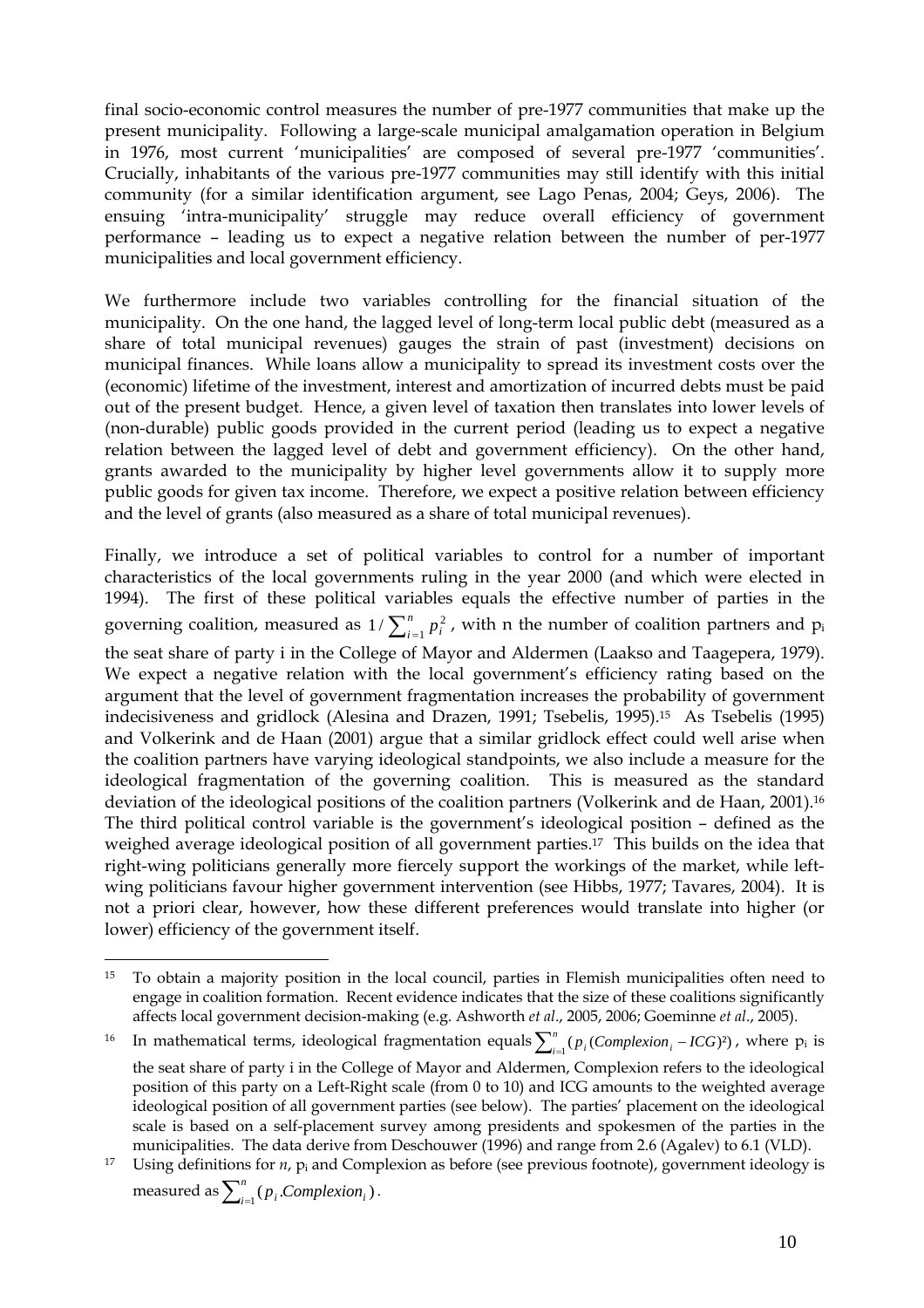#### Table 1 about here \_\_\_\_\_\_\_\_\_\_\_\_\_\_\_\_\_\_\_\_\_\_

 $\overline{\phantom{a}}$  , where  $\overline{\phantom{a}}$ 

#### *4.2 Empirical results*

 $\overline{a}$ 

As previously mentioned, the analysis is based on data for the Flemish municipalities in the year 2000. Due to data availability with respect to some of our control variables, this analysis is based on 301 observations. The results are presented in table 2. Columns (1)-(3) estimate the model including all control variables, while in columns (4)-(6) insignificant variables are deleted one by one to generate a more efficient model.

## Table 2 about here  $\overline{\phantom{a}}$  , where  $\overline{\phantom{a}}$

\_\_\_\_\_\_\_\_\_\_\_\_\_\_\_\_\_\_\_\_\_\_

Columns (1) and (4) present a non-spatial model estimated by OLS. However, the test statistic for Moran's I is in both cases statistically significant at beyond the 1% level, such that the null hypothesis of no spatial effects can be rejected. There thus appears to be a spatial pattern in the data. Unfortunately, Moran's I does not reveal whether a spatial lag model (in equation (6)) or a spatial error model (in equation (7)) is more appropriate. The most likely source of the spatial pattern is, however, provided by the robust LM tests developed by Anselin *et al*. (1996). These tests are robust in the sense that the presence of spatial lag (error) dependence does not bias the results for the test on spatial error (lag) dependence. The results – in the bottom row of table 2 – indicate that only the test for spatial lag dependence is statistically significant at conventional levels. Based on these findings, a ML spatial lag model appears most appropriate and the results of these estimations are given are reported columns (2) and (5).<sup>18</sup> Still, given that the presence of spatial error dependence cannot be rejected, only IV estimation may provide consistent results (Kelejian and Prucha, 1998). These results are shown in columns (3) and (6), using neighbours' socio-economic covariates as instruments for neighbours' efficiency.

The coefficient of central interest in these estimations is the parameter testing for a spatial lag in the dependent variable  $(\rho)$ . In both specifications, this parameter is statistically significantly different from 0, in line with the predictions from section 1. The size of the coefficient indicates that a one percent higher efficiency rating in neighbouring municipalities is associated with an increase in ones own efficiency rating with 0.30-0.55 percent. Hence, it appears that efficiency breeds efficiency. Municipalities with more efficient neighbours tend to be more efficient themselves. Importantly, to ensure that we are actually measuring spatial interdependence, we re-estimated the model using a weights matrix where neighbours are defined according to the alphabetical order of municipalities' names (cfr. Case *et al*., 1993; Ågren, 2005; Brown and Rork, 2005). Any given municipality thus is awarded one (or two) 'neighbours' preceding her in the alphabetical ordering and one (or two) 'neighbours' following her in this ordering. Since this alphabetical ordering of municipalities has nothing to do with the competitive forces between them, the use of such a weighing scheme should not lead to significant estimates of the spatial parameter ρ. Indeed, both when using one and two 'neighbours' on each side of a municipality in the alphabetical ordering, the estimations indicate the absence of spatial interactions. This substantiates our claim that the results in table 2 are effectively capturing inter-municipality competition.

<span id="page-14-0"></span><sup>&</sup>lt;sup>18</sup> Note that the log-likelihood of the ML spatial lag model exceeds that of a ML spatial error model, further indicating that the spatial lag model is the most suitable model.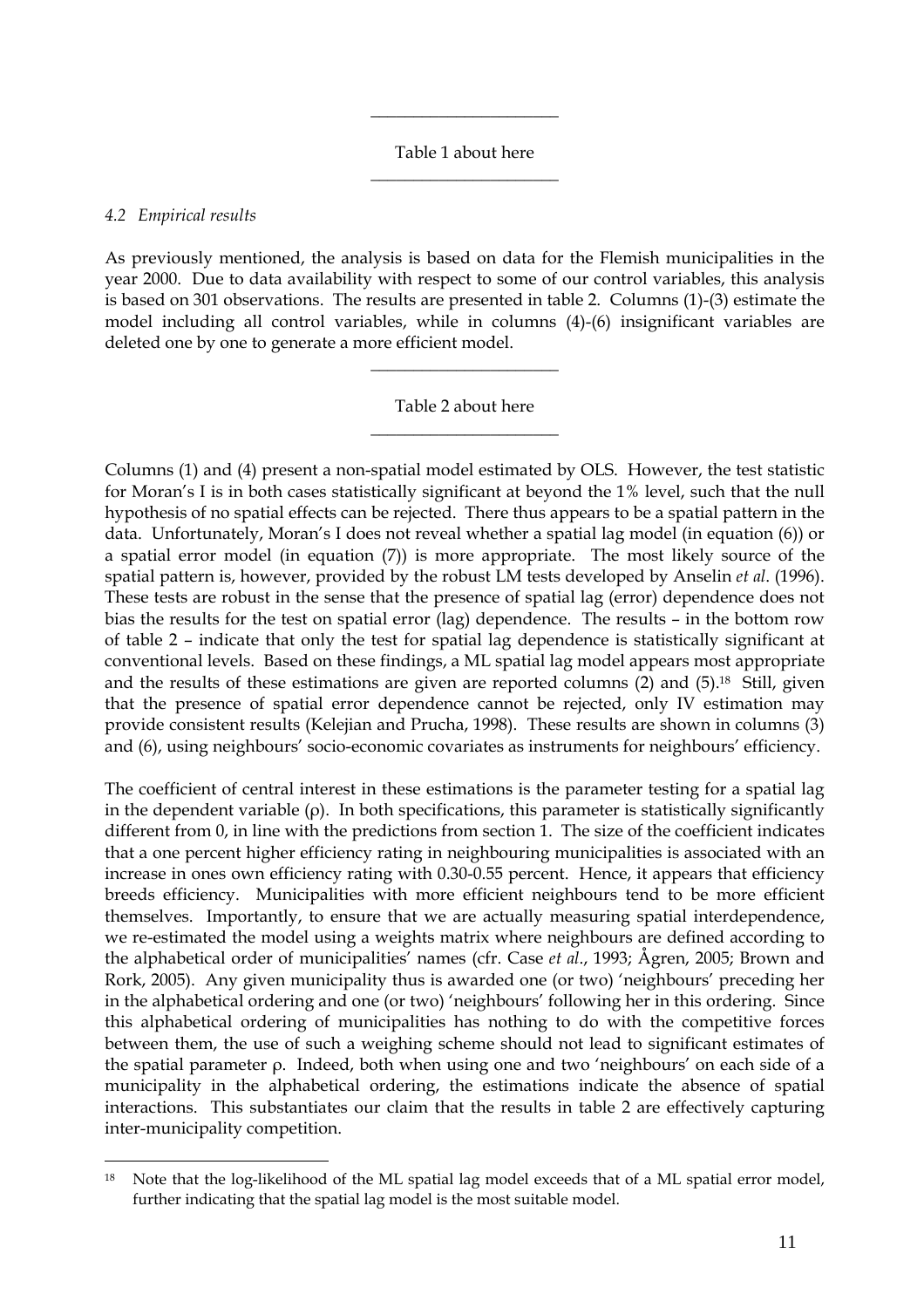Referring back to the theoretical section, the spatial pattern established in table 2 could derive from competition over a mobile tax base or from politicians copying each others' policies in response to voters' relative performance assessments (i.e. yardstick competition and reference points effects models). To distinguish between these explanations, it has been argued that the political context should be taken into account (Besley and Case, 1995; Bordignon *et al*., 2003; Solé-Ollé, 2003; Ågren, 2005; Allers and Elhorst, 2005). Mimicking, so the argument goes, "should occur irrespective of re-election opportunities [if it] were due to tax competition" (Allers and Elhorst, 2005, 505), while the influence of political calculations on mimicking behaviour would provide support for the models that invoke electoral motives for politicians' mimicking behaviour. In other words, the crucial discriminating test rests on discovering discrepancies in politicians' behaviour under different political and electoral conditions. To investigate this in our setting, we test for differences in the size of the spatial interdependence parameter (ρ) depending on the level of political fragmentation in the municipality, the proportion of parties in power and the size of the governing majority.[19](#page-15-0) The reasons for expecting these variables to influence incumbent's mimicking behaviour are as follows:

- The 'clarity of responsibility' hypothesis suggests that it is harder to assign blame to individual parties when the level of political fragmentation increases (Powell and Whitten, 1993). As acting on ones own desires is then politically less costly, fragmentation might reduce the extent of mimicking behaviour. On the other hand, coalition members are generally less certain about their position after the following elections. They not only need to win seats in the election, but also be successful in the ensuing coalition negotiations (Ashworth *et al*., 2006). This additional uncertainty may rather increase their incentive to mimic other's behaviour. To test these hypotheses, we follow Solé-Ollé (2003) and separate our sample in coalitions and one-party governments (and, as an alternative, in governments with more and less than two parties).<sup>[20](#page-15-1)</sup>
- Parties' probability of regaining power after future elections may be higher when a larger share of the parties that gain representation in the local council are also taken up in the local government. The reason is that there are few alternative ways of forming a majority government. Hence, even when the local government performs badly, incumbents are more certain of re-election. We analyse whether in such a setting mimicking is less pervasive by splitting the sample in municipalities where the 'proportion of parties in power' is more (or less) than 0.5 (cfr. Allers and Elhorst, 2005).
- An alternative, and arguably somewhat more direct, indication of re-election odds is the size of the governing coalition. Since politicians can (generally) be more confident of reelection when they control a larger majority of the seats in the local council, we expect a lower need for mimicking behaviour under such circumstances (Bordignon *et al*., 2003; Solé-Ollé, 2003; Ågren, 2005; Allers and Elhorst, 2005). As a test for this hypothesis, we use the incumbent's control of more than 60 percent (or, alternatively, 65 and 70 percent) of the council seats as the dividing criterion between the municipal governments[.21](#page-15-2)

The results are reported in table 3. To preserve space, and because the results are quantitatively similar as in table 2, we suppress coefficient estimates for the control variables.

<span id="page-15-0"></span> $\overline{a}$ <sup>19</sup> Technically, the spatial model is extended to allow for two regimes. We are grateful to Paul Elhorst for sharing his Matlab routines that allow us to perform this analysis.

<span id="page-15-1"></span><sup>&</sup>lt;sup>20</sup> Government fragmentation may, as argued in the literature on the Weak Government Hypothesis (e.g. Roubini and Sachs, 1989; Ashworth *et al*., 2005), also lead to legislative gridlock. This is likely to affect people's (or firm's) decisions about moving in or out of the municipality and thereby also have its importance for the extent of governments' mimicking behaviour in the tax competition model. Hence, the discriminating power of government fragmentation with respect to our three theories may only be weak. We are grateful to Bruno Heyndels for pointing this out to us.

<span id="page-15-2"></span><sup>&</sup>lt;sup>21</sup> Governments possessing higher seat shares are too few to allow for empirical testing.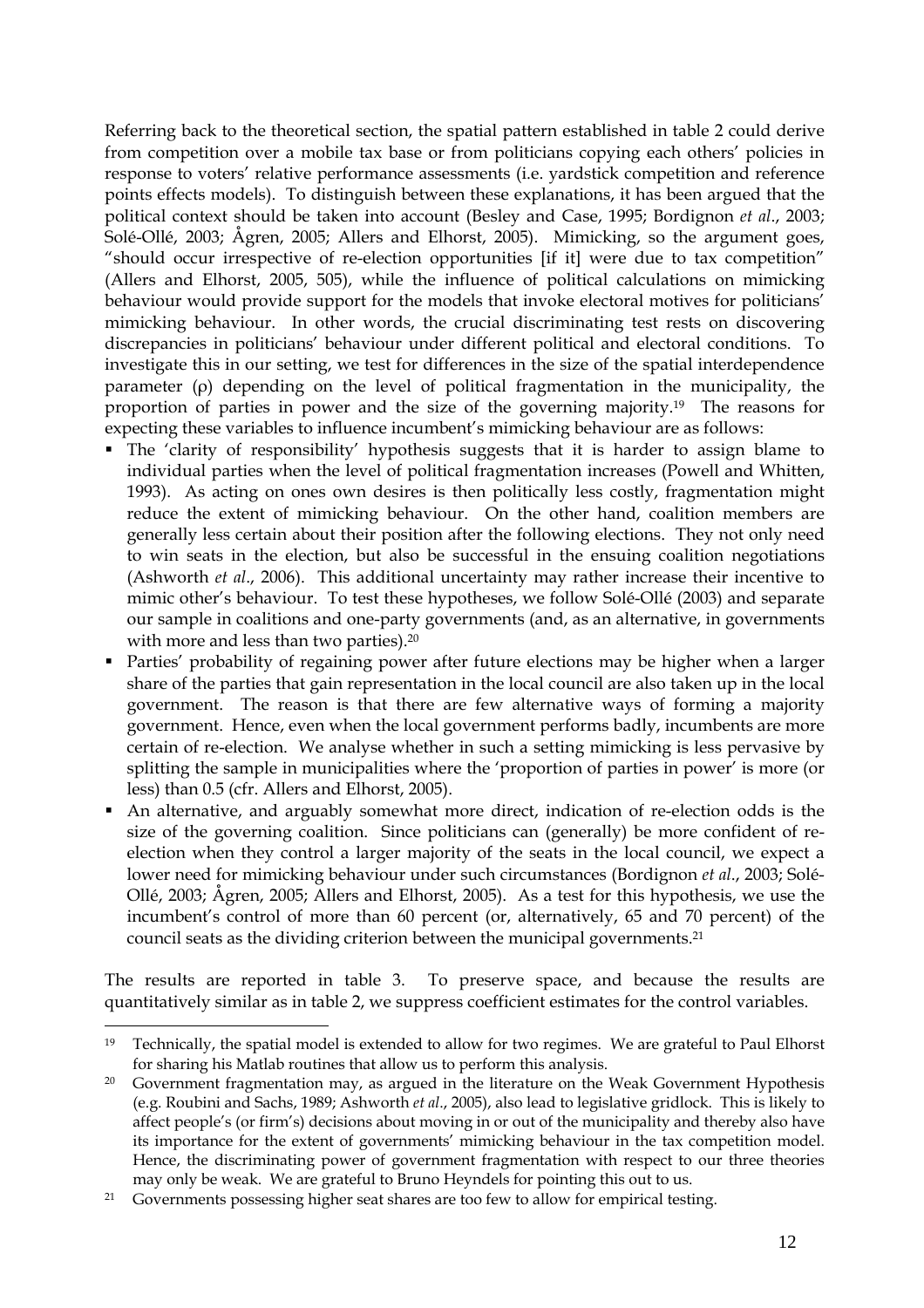## Table 3 about here \_\_\_\_\_\_\_\_\_\_\_\_\_\_\_\_\_\_\_\_\_\_

 $\overline{\phantom{a}}$  , where  $\overline{\phantom{a}}$ 

Table 3 shows that the political situation in the Flemish municipalities generally has only a minor effect on mimicking by incumbents. Indeed, in only two of the six estimations does the difference between the spatial parameter of the two groups approach statistical significance at conventional levels. Nonetheless, a number of observations tend to support the prediction that the probability of re-election affects incumbents' incentive to copycat politicians in other jurisdictions. Firstly, we find that the spatial parameter  $\rho$  is higher for large coalitions – in which parties are generally less certain about returning to power – than for coalitions with less than two parties. This difference just fails to reach statistical significance at the ten percent level in the full model, but just surpasses this mark in the more efficient model (where insignificant variables are deleted one by one). Secondly, our results show that the spatial parameter ρ is not statistically significantly different from 0 in municipalities where more than half of the parties in the local council are also part of the ruling government (i.e. PPP>0.5). In municipalities where less than half of the parties are in the governing coalition, there is a significant spatial pattern. Finally, turning to the effect of government's seat share in the local council, we observe that the difference in the spatial parameters are mostly in the expected direction and, interestingly, diverge with increasing majorities. The higher the governments' majority, the lower the spatial parameter  $\rho$  becomes (and the larger the difference between the ρ's of both groups). Each of these three findings is in accordance with the idea that a higher probability of re-election is associated with lower apprehension with (and mimicking of) what happens in neighbouring jurisdictions. Nonetheless, though electoral motives appears to play some role in explaining the spatial pattern in the data, the (lack of) strength of the results would indicate that they are not the main reason for the observed policy interdependence.

Before turning to the conclusion, we make some brief remarks on the results of our control variables. The findings here are mostly supportive of our expectations, though they often fail to reach statistical significance. Significant support is found, however, for the hypothesis that a higher share of homeowners exerts a positive influence on government efficiency. This is in line with the idea that homeowners not only reside longer in an area, but also have an important financial stake there (cfr. Oates, 1969; Reback, 2005) – making it more important for them to actually demand efficient government behaviour. We also find that a higher number of pre-1977 communities in a municipality is negatively associated with efficiency. This could indicate that the inhabitants of merged municipalities still (at least partly) identify with their old community (cfr. Lago Penas, 2004; Geys, 2006) and that the resulting 'intra-municipality' competition reduces overall efficiency. Finally, and unsurprisingly, we find that higher grants are related to higher efficiency ratings (as less taxes are needed to finance a given level of public goods provision) while higher public debt is negatively related to government efficiency (as a larger part of tax revenues need to be used for interest and amortization payments).

## **5. Conclusion**

Recent scholarship has recurrently shown that governments' (fiscal) policies often display a spatial pattern. High tax rates (spending levels) in one region tend to be associated with high tax rates (spending levels) in neighbouring regions and vice versa. While various theoretical explanations of this policy interdependence have been proposed, most of these build on relative performance assessment by a region's population (e.g. models of tax competition, yardstick competition and reference point effects). Still, the exclusive focus of such models on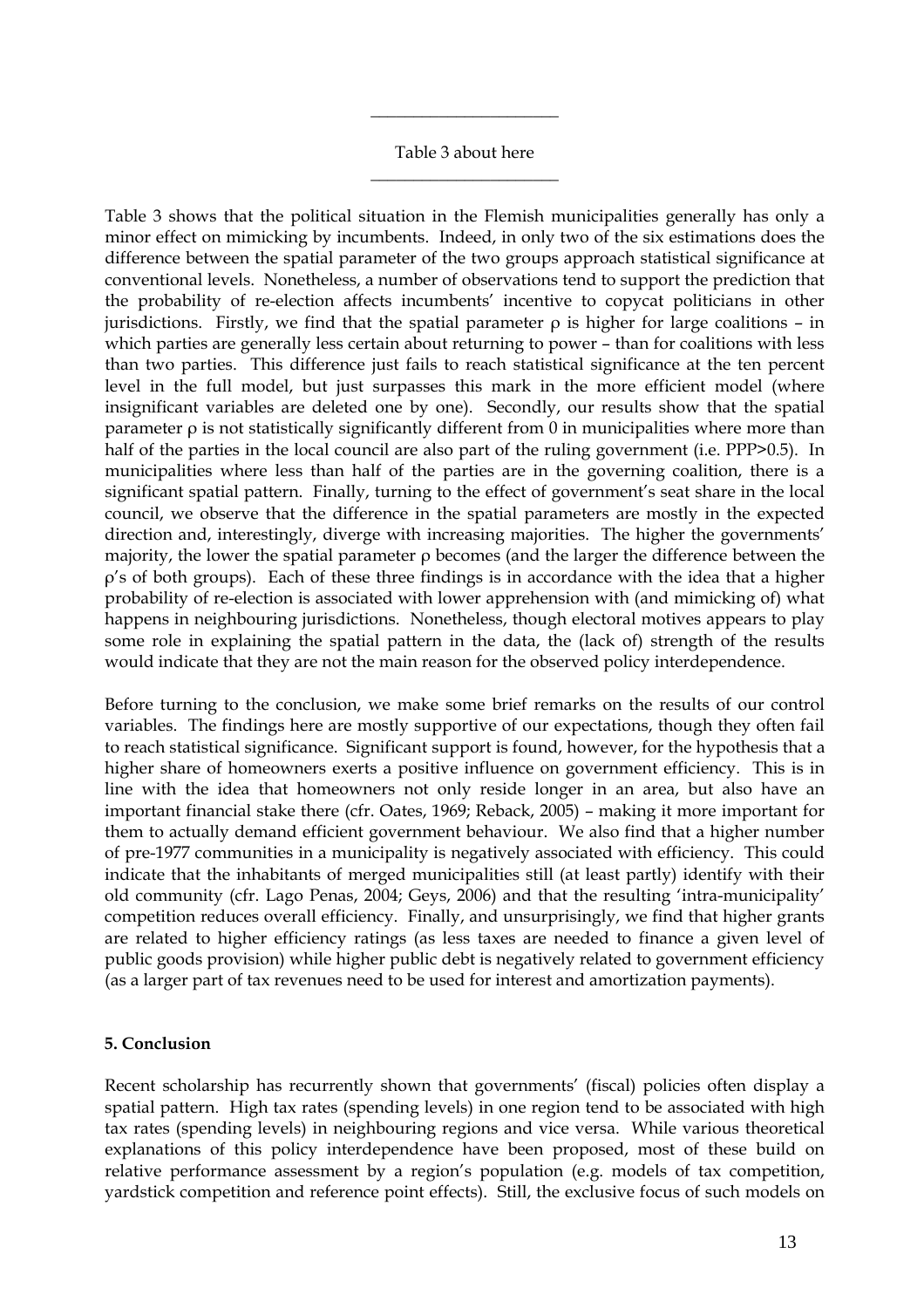*either* taxation *or* expenditure levels – a regularity that is also encountered in previous empirical work – is in our view uncalled for. Indeed, (rational) individuals can be expected to take into account both the level of spending on (or taxation for) public goods provision *and* the level of public goods in assessing their government's policy agenda (whether or not they do so in relation to the policies of neighbouring governments).

Building on this notion that voters use the 'price/quantity' of public provisions as a basis for relative performance assessments, we illustrate that this leads to an interdependence between the ratio of tax revenues to public goods provision of a given jurisdiction and that of neighbouring jurisdictions. An empirical test using Flemish municipal efficiency ratings in the year 2000 (which relate total tax revenues to the level of public goods provisions) as an indicator for the 'price/quantity' of local governments' policies lends significant support for this proposition. Indeed, the analysis uncovers a significant spatial pattern in Flemish local government's efficiency ratings. The attempt to distinguish what theoretical model particularly drives this pattern indicates that the models invoking electoral motives for politicians' mimicking behaviour (i.e. yardstick competition and reference point effects) find only moderate support in our data. In contrast to previous findings, the presence of the spatial pattern is indeed only weakly related to the political situation in the Flemish municipalities.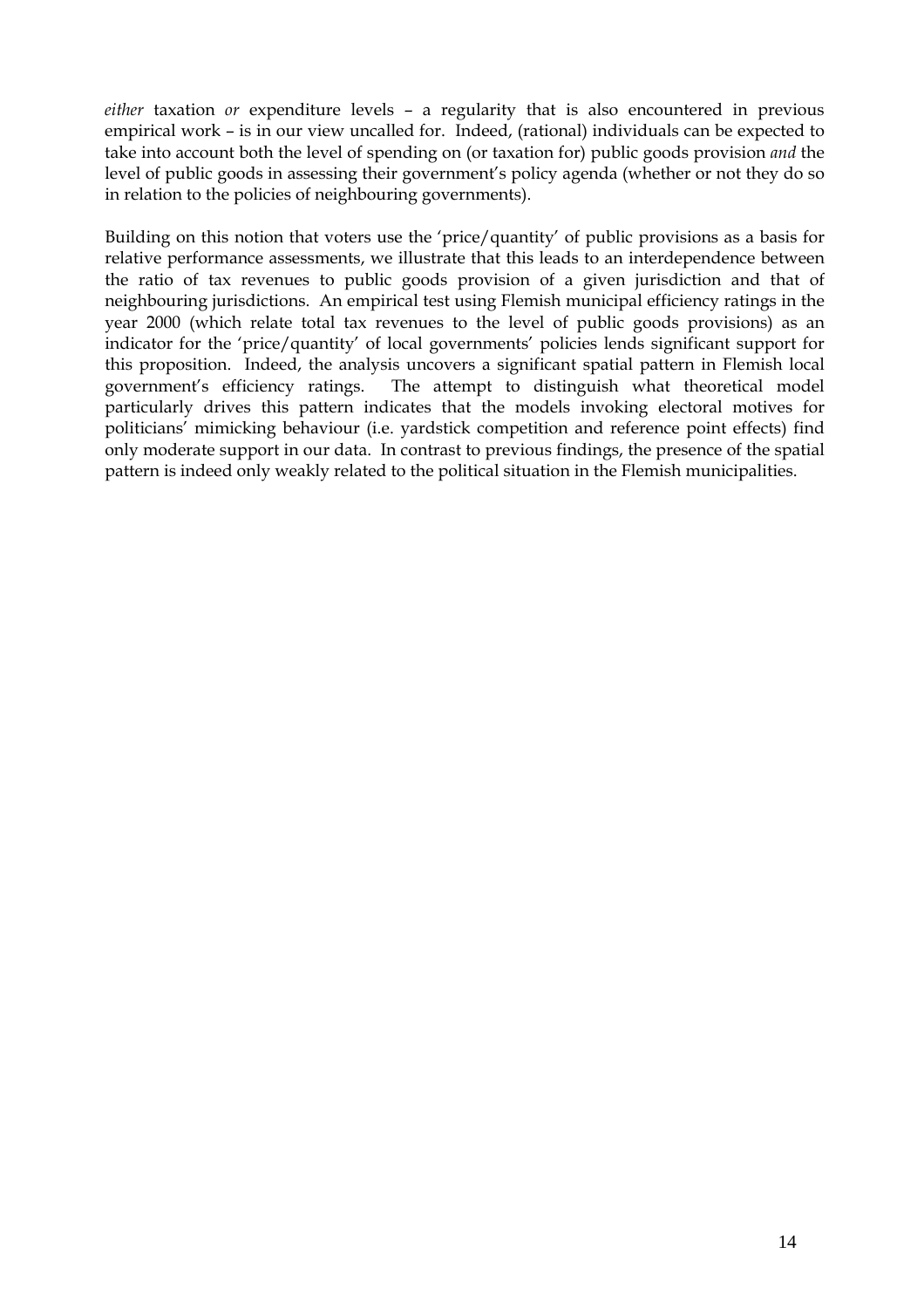## **References**

- Ågren, H. (2005), *Essays on Political Representation, Electoral Accountability and Strategic Interactions*, Doctoral Dissertation, Uppsala: Uppsala University.
- Aigner, D.J., C.A.K. Lovell and P. Schmidt (1977), Formulation and Estimation of Stochastic Frontier Production Function Models, *Journal of Econometrics*, 6: 21–37.
- Alesina, A. and A. Drazen (1991), Why are Stabilizations delayed? *American Economic Review*, 81(5): 1170-1188.
- Allers M.A. and J.P. Elhorst (2005), Tax Mimicking and Yardstick Competition among Local Governments in the Netherlands, *International Tax and Public Finance*, 12(4): 493-513.
- Alt, J.E. and D.D. Lassen (2006), Fiscal Transparency, Political Parties and Debt in OECD Countries, *European Economic Review*, forthcoming.
- Anselin, L. (1988), *Spatial Econometrics: Method and Models*, Dordrecht: Kluwer Academic Publishers.
- Anselin, L., K. Bera, R. Florax and M. Yoon (1988), Simple Diagnostic Tests for Spatial Dependence, *Regional Science and Urban Economics*, 26: 77-104.
- Ashworth, J. and B. Heyndels (1997), Politicians' Preferences on Local Tax Rates: An Empirical Investigation, *European Journal of Political Economy*, 13 (3): 479-502.
- Ashworth, J. and B. Heyndels (2000a), Reference Point Effects in Local Taxation: it all depends on how you look at it, *National Tax Journal*, 53: 335-341.
- Ashworth, J. and B. Heyndels (2000b), A Schema-Theoretic Approach to Politicians' Definitions on Tax Issues, *Journal of Economic Psychology* 21: 21-42.
- Ashworth, J., B. Geys and B. Heyndels (2005), Government Weakness and Local Public Debt Development in Flemish Municipalities, *International Tax and Public Finance*, 12(4): 395-422.
- Ashworth, J., B. Geys and B. Heyndels (2006), Determinants of Tax Innovation: The Case of Environmental Taxes in Flemish Municipalities. *European Journal of Political Economy*, forthcoming.
- Besley, T. and A. Case (1995), Incumbent Behavior: Vote Seeking, Tax Setting and Yardstick Competition, *American Economic Review*, 85 (1): 25–45.
- Bordignon, M., F. Cerniglia and F. Revelli (2003), In Search of Yardstick Competition: A Spatial Analysis of Italian Municipality Property Tax Setting, *Journal of Urban Economics*, 54: 199-217.
- Bosch, N. and A. Solé-Ollé (2004), Yardstick Competition and the Political Costs of raising Taxes: An Empirical Analysis of Spanish Municipalities taking into account the Political Context, *IEB Working Paper*, n° 2004/5, Institut d'Economia de Barcelona, Barcelona.
- Braicker, K. (2005), The Spillover Effects of State Spending, *Journal of Public Economics*, 89: 529- 544.
- Brueckner, J. (2003), Strategic Interaction among Governments: An Overview of Empirical Studies, *International Regional Science Review*, 26 (2): 175-188.
- Brown, R.P. and J.C. Rork (2005), Copycat Gaming: A Spatial Analysis of State Lottery Structure, *Regional Science and Urban Economics*, 35: 795-807.
- Buettner, T. (2001), Local Business Taxation and Competition for Capital: the Choice of the Tax Rate, *Regional Science and Urban Economics*, 31 (2-3): 215-245.
- Case, A.C., J.R. Hines Jr. and H.S. Rosen (1989), Copycatting: Fiscal Policies of States and their Neighbors, *NBER Working Paper* No. 3032.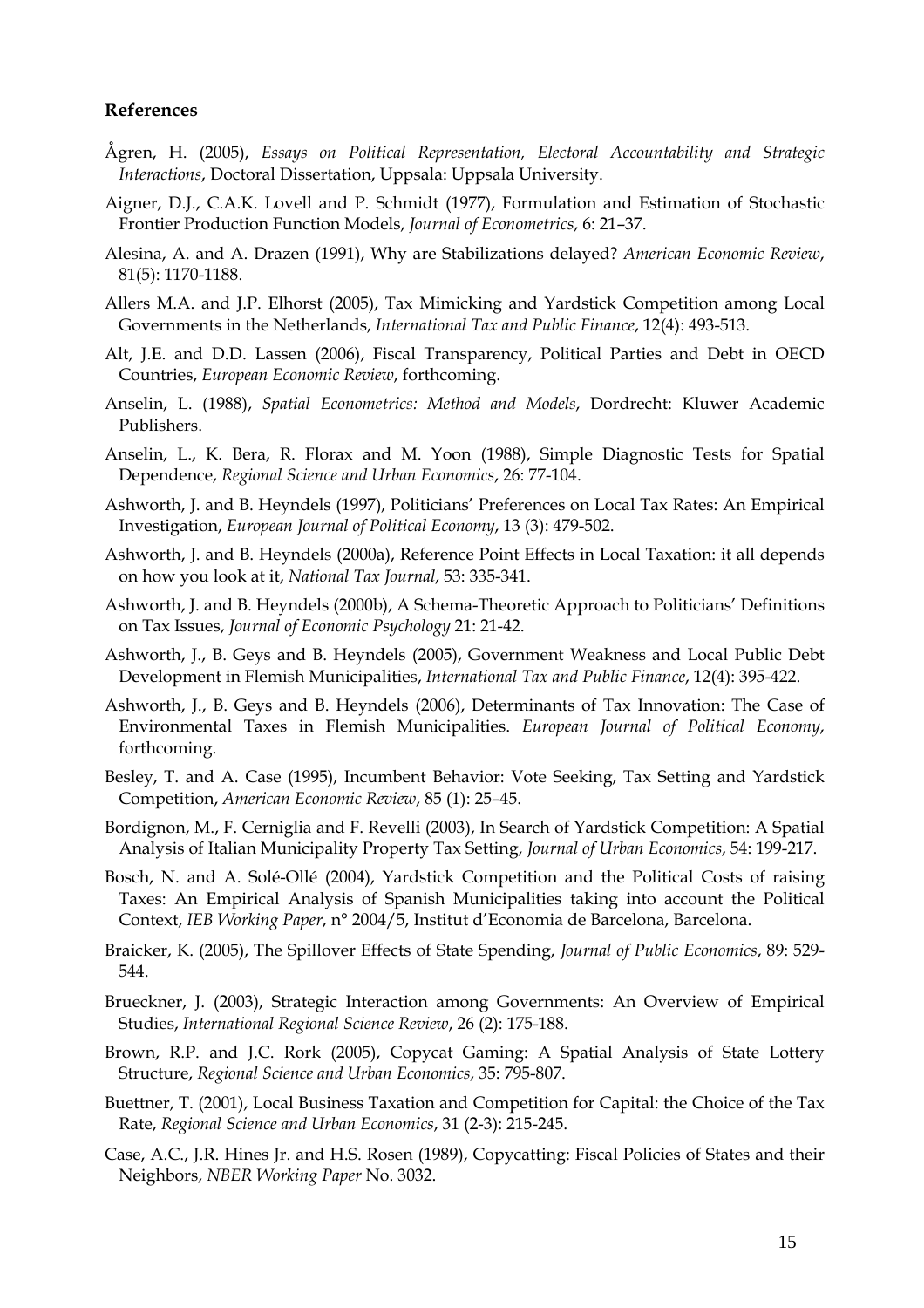- Case, A.C., H.S. Rosen and J.R. Hines Jr. (1993), Budget Spillovers and Fiscal Policy Interdependence: Evidence from the States, *Journal of Public Economics,* 52 (3): 285–307.
- Christensen, L.R., D.W. Jorgenson and L.J. Lawrence (1973), Transcendental Logarithmic Production Frontiers, *Review of Economics and Statistics*, 55 (1): 28–45.
- Cliff A.D. and J.K. Ord (1973), *Spatial Processes: Models and Applications*, London: Pion.
- Das, D., H.H. Kelejian and I.R. Prucha (2003), Finite Sample Properties of Estimators of Spatial Autoregressive Models with Autoregressive Disturbances, *Papers in Regional Science*, 82: 1-26.
- Day, K.M. (1992), Interprovincial Migration and Local Public Goods, *Canadian Journal of Economics*, 25(1): 123-144.
- De Borger, B., K. Kerstens, W. Moesen and J. Vanneste (1994), Explaining Differences in Productive Efficiency: An Application to Belgian Municipalities, *Public Choice*, 80: 339-358.
- De Borger, B. and K. Kerstens (1996), Cost Efficiency of Belgian Local Governments: A Comparative Analysis of FDH, DEA and Econometric Approaches, *Regional Science and Urban Economics*, 26: 145-170.
- De Borger, B. and K. Kerstens (2000), What is known about Municipal Efficiency? The Belgian Case and Beyond, in J. Blank (ed.), *Public Provision and Performance: Contributions from Efficiency and Productivity Measurement*, Amsterdam: Elsevier, pp. 299-330.
- Deschouwer, K. (1996), Nationale partijen en gemeenteraadsverkiezingen, in J. Buelens and K. Deschouwer (Eds.), *De dorpsstraat is de wetstraat niet*, Brussels: VUBPress, pp. 13-25.
- DiPasquale, D. and E.L. Glaeser (1999), Incentives and Social Capital: Are Homeowners better Citizens?, *Journal of Urban Economics*, 45: 354-384.
- Geys, B. (2006), District Magnitude, Social Heterogeneity and Local Party System Fragmentation, *Party Politics*, 12 (2): 281-297.
- Goeminne S., B. Geys and C. Smolders (2005), Political Fragmentation and Projected Tax Income: Evidence from Flemish Municipalities, *mimeo*.
- Green, R.K. and M.J. White (1997), Measuring the Benefits of Homeowning: Effects on Children, *Journal of Urban Economics*, 41: 441-461.
- Heyndels, B. and J. Ashworth (2003), Self-serving Bias in Tax Perceptions: Federalism as a Source of Instability, *Kyklos*, 56 (1): 47-68.
- Heyndels, B. and J. Vuchelen (1998), Tax Mimicking in Belgian Municipalities, *National Tax Journal*, 60: 89-101.
- Hibbs, D. (1977), Political Parties and Macro-economic Policy, *American Political Science Review*, 71: 1467-1487.
- Jondrow, J., C.A.K. Lovell, I. Materov and P. Schmidt (1982), On the Estimation of Technical Inefficiency in the Stochastic Frontier Production Function Model, *Journal of Econometrics*, 19: 233-238.
- Kahneman, D. and A. Tversky (1979), Prospect Theory: An Analysis of Decision under Risk, *Econometrica*, 47: 263-291.
- Kelejian, H. and D. Robinson (1993), A Suggested Method of Estimation for Spatial Interdependent Models with Autocorrelated Errors and an Application to a Country Expenditure Model, *Papers in Regional Science*, 72 (3): 297-312.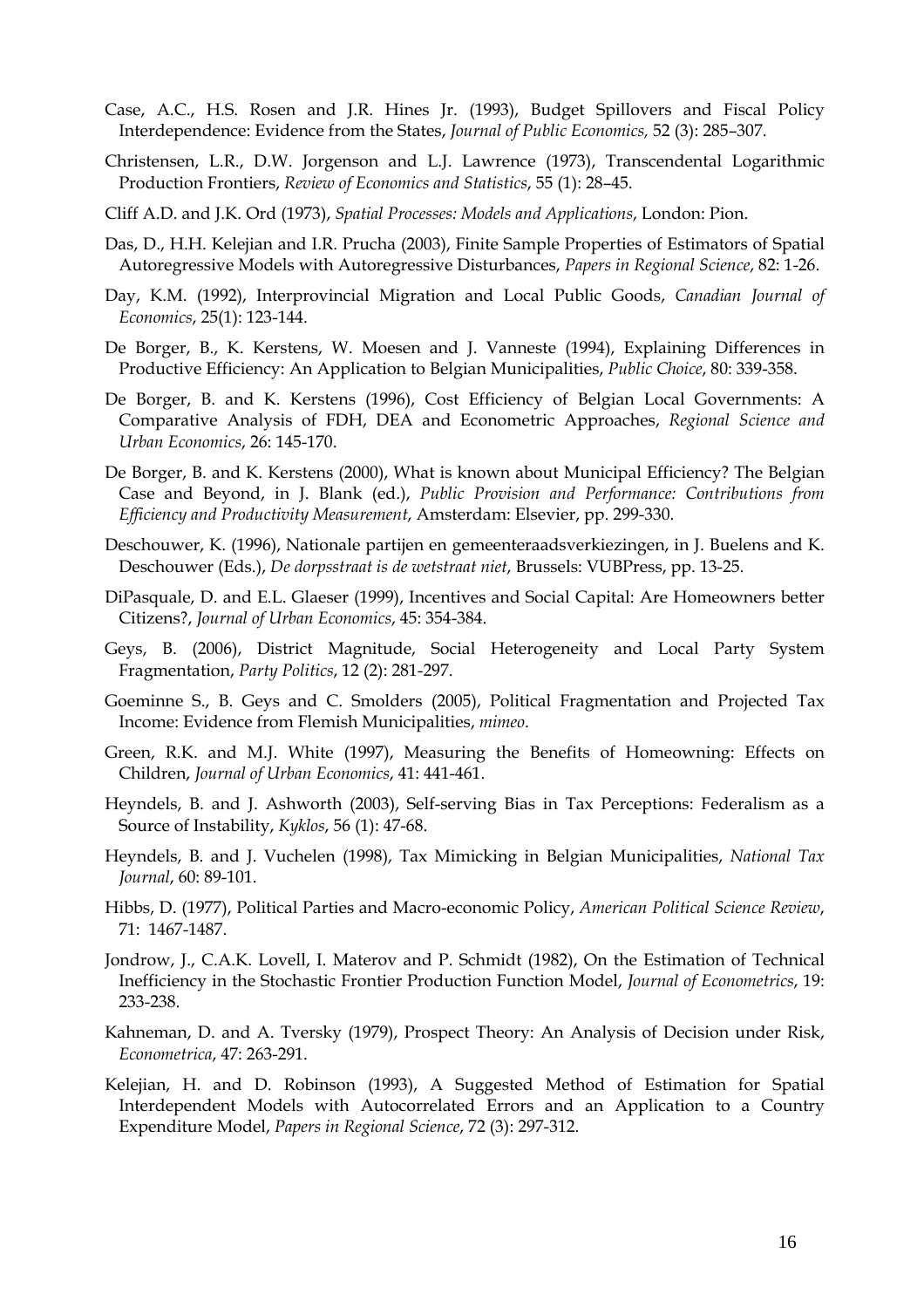- Kelejian, H. and I. Prucha (1998), A Generalised Spatial Two-Stage Least Squares Procedure for Estimating a Spatial Autoregressive Model with Autoregressive Disturbances, *Journal of Real Estate Finance and Economics*, 17: 99-121.
- Knack, S. (2002), Social Capital and the Quality of Government: Evidence from the States, *American Journal of Political Science*, *46*(4): 772-785.
- Kuenzle, M. (2005), Cost Efficiency in Network Industries: Application of Stochastic Frontier Analysis, Unpublished doctoral dissertation, Zurich: Swiss Federal Institute of Technology.
- Laakso, M. and R. Taagepera (1979), "Effective" Number of Parties: A Measure with Application to West Europe, *Comparative Political Studies*, 12(1): 3-27.
- Lago Penas, I. (2004), Cleavages and Thresholds: the Political Consequences of Electoral Laws in the Spanish Autonomous Communities, 1980-2000, *Electoral Studies*, 23: 23-43.
- Levitt, M. and M. Joyce (1987), *The Growth and Efficiency of Public Spending*, Cambridge: Cambridge University Press.
- Lovell, C.A.K. (1993), Production Frontiers and Productive Efficiency, in H. Fried, C.A.K. Lovell and S. Schmidt (eds.), *The Measurement of Productive Efficiency: Techniques and Applications*, Oxford: Oxford University Press, pp. 3-67.
- Meeusen, W. and J. van den Broeck (1977), Efficiency Estimation from Cobb-Douglas Production Functions with Composed Error, *International Economic Review*, 18 (2): 435–444.
- Oates, W.E. (1969), The Effect of Property Taxes and Local Public Spending on Property Values: An Empirical Study of Tax capitalization and the Tiebout Hypothesis, *Journal of Political Economy*, 77(6): 957-971.
- Powell, G.B.J. and G.D. Whitten (1993), A Cross-Section Analysis of Economic Voting: Taking Account of the Political Context, *American Journal of Political Science*, 37: 391-414.
- Reback, R. (2005), Housing Prices and the Provision of Local Public Services: Capitalization under School Choice Programs, *Journal of Urban Economics*, 57: 275-301.
- Revelli, F. (2001), Spatial Patterns in Local Taxation: Tax Mimicking or Error Mimicking?, *Applied Economics*, 33: 1101-1107.
- Revelli, F. (2002a), Local Taxes, National Politics and Spatial Interactions in English District Election Results, *European Journal of Political Economy,* 18: 281-99.
- Revelli, F. (2002b), Testing the Tax mimicking versus Expenditure Spillover Hypotheses using English Data, *Applied Economics*, 14: 1723-1731.
- Revelli, F. (2005), On Spatial Public Finance Empirics, *International Tax and Public Finance*, 12 (4), 475-492.
- Roubini N. and J.D. Sachs (1989), Political and Economic Determinants of Budget Deficits in the Industrial Democracies, *European Economic Review*, 33: 903-938.
- Salmon, P. G. (1987), Decentralization as an Incentive Scheme, *Oxford Review of Economic Policy,*  3 (2): 24–43.
- Solé Ollé, A. (2003), Electoral Accountability and Tax Mimicking: The Effects of Electoral Margins, Coalition Government, and Ideology, *European Journal of Political Economy,* 29: 685- 713.
- Solé Ollé, A. (2006), Expenditure Spillovers and Fiscal Interactions: Empirical Evidence from Local Governments in Spain, *Journal of Urban Economics*, forthcoming.
- Tavares, J. (2004), Does Right or Left Matter? Cabinets, Credibility and Fiscal Adjustments, *Journal of Public Economics*, 88: 2447-2468.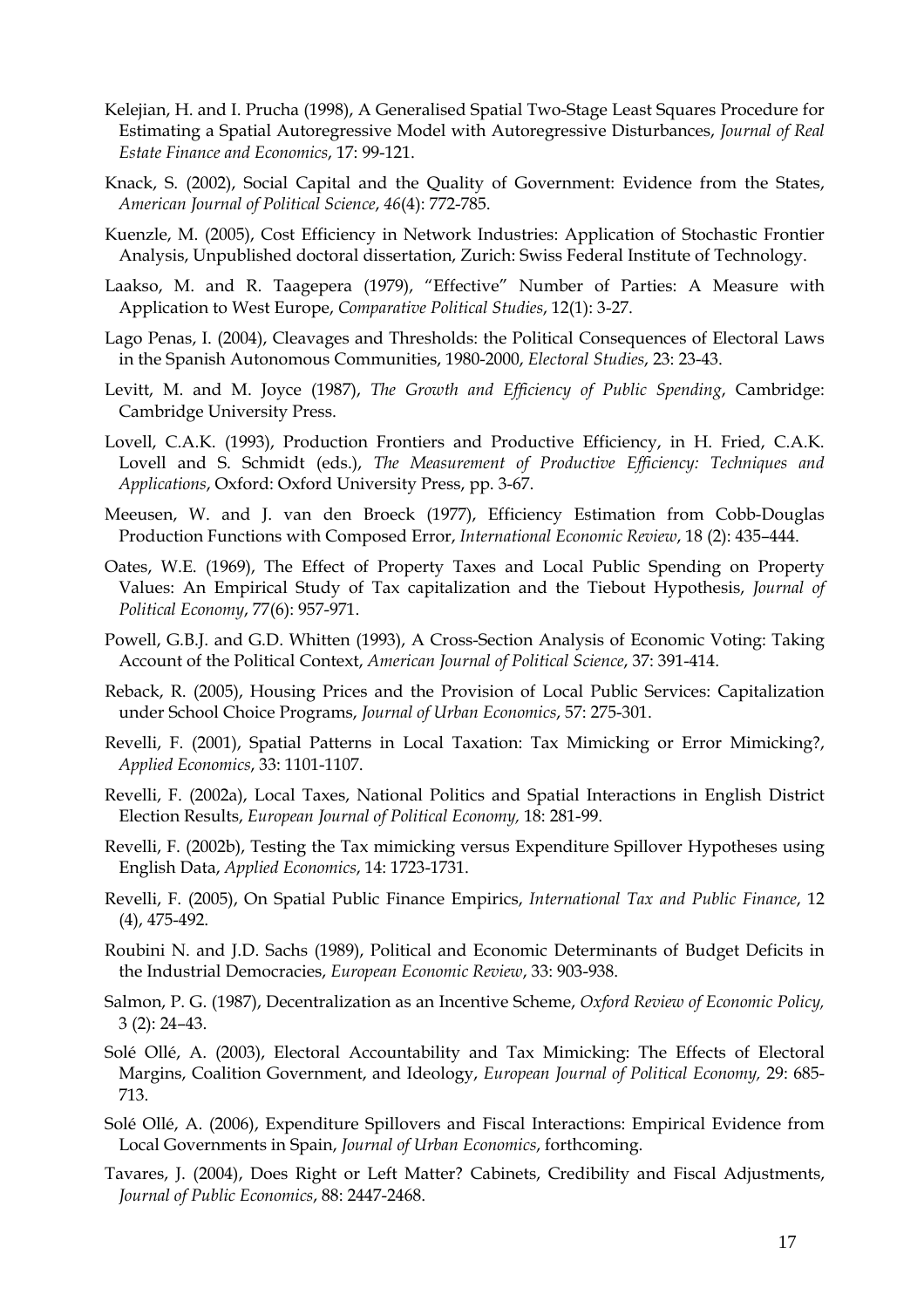Thaler, R.H. (1985), Mental Accounting and Consumer Choice, *Marketing Science*, 4 (3): 199-214.

- Tsebelis, G. (1995), Decision-making in Political Systems: Veto Players in Presidentialism, Parliamentarism, Multicameralism and Multipartyism, *British Journal of Political Science*, 25(3): 289-325.
- Vanden Eeckhaut, P., H. Tulkens and M. Jamar (1993), Cost Efficiency in Belgian Municipalities, in H. Fried, C.A.K. Lovell and S. Schmidt (Eds.), *The Measurement of Productive Efficiency: Techniques and Applications*, Oxford: Oxford University Press, pp. 300-334
- Vermeir, J. and B. Heyndels (2005), Tax Policy and Yardstick Voting in Flemish Municipal Elections, *Applied Economics*, forthcoming.
- Volkerink, B. and J. de Haan (2001), Fragmented Government Effects on Fiscal Policy: New Evidence, *Public Choice*, 109(3-4): 221-242.
- Wilson J. (1999), Theories of Tax Competition, *National Tax Journal*, 53: 269-304.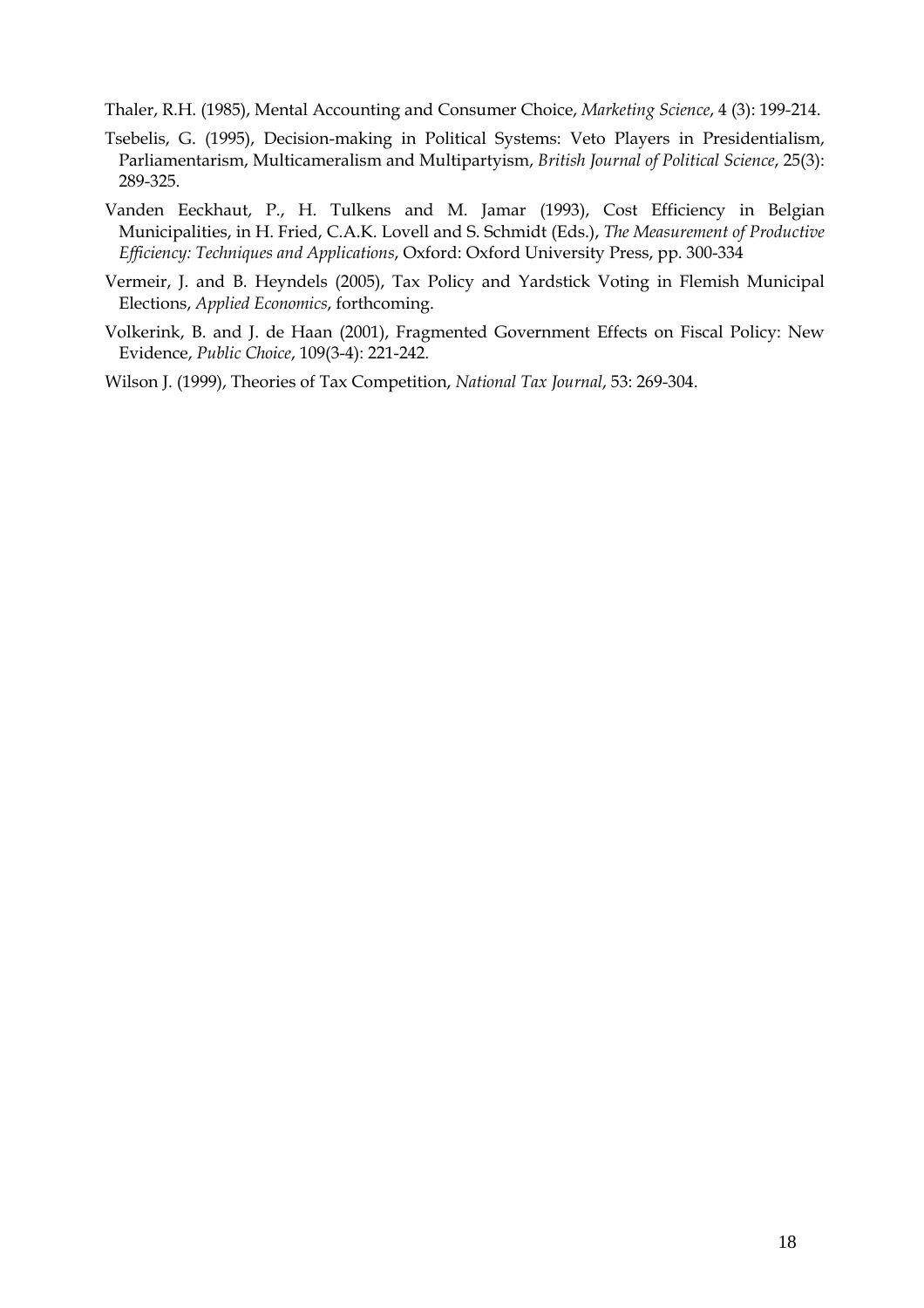Table 1: Summary statistics for control variables (N=301)

| <b>Variable</b>           | Mean   | St. Dev. | Min      | Max    |
|---------------------------|--------|----------|----------|--------|
| SF-Mean                   | 81.914 | 10.504   | 31.532   | 96.619 |
| Income                    | 11.172 | 1.455    | 7.447    | 15.771 |
| <b>Homeowners</b>         | 74.827 | 7.062    | 48.179   | 90.001 |
| Population concentration  | 5.133  | 4.324    | 0.569    | 31.358 |
| Amalgamation              | 2.980  | 2.069    | 1        | 12     |
| Lagged public debt        | 1.278  | 0.522    | 0.270    | 4.340  |
| Grants                    | 12.772 | 3.289    | 6.788    | 39.201 |
| Government fragmentation  | 1.777  | 0.744    | 1        | 5      |
| Ideological fragmentation | 0.569  | 0.811    | $\Omega$ | 2.890  |
| Ideological position      | 5.007  | 0.592    | 2.7      | 6.1    |

Note: All variables are measured in 2000, except homeownership (where – due to availability – data from 1991 where used) and the lagged level of public debt.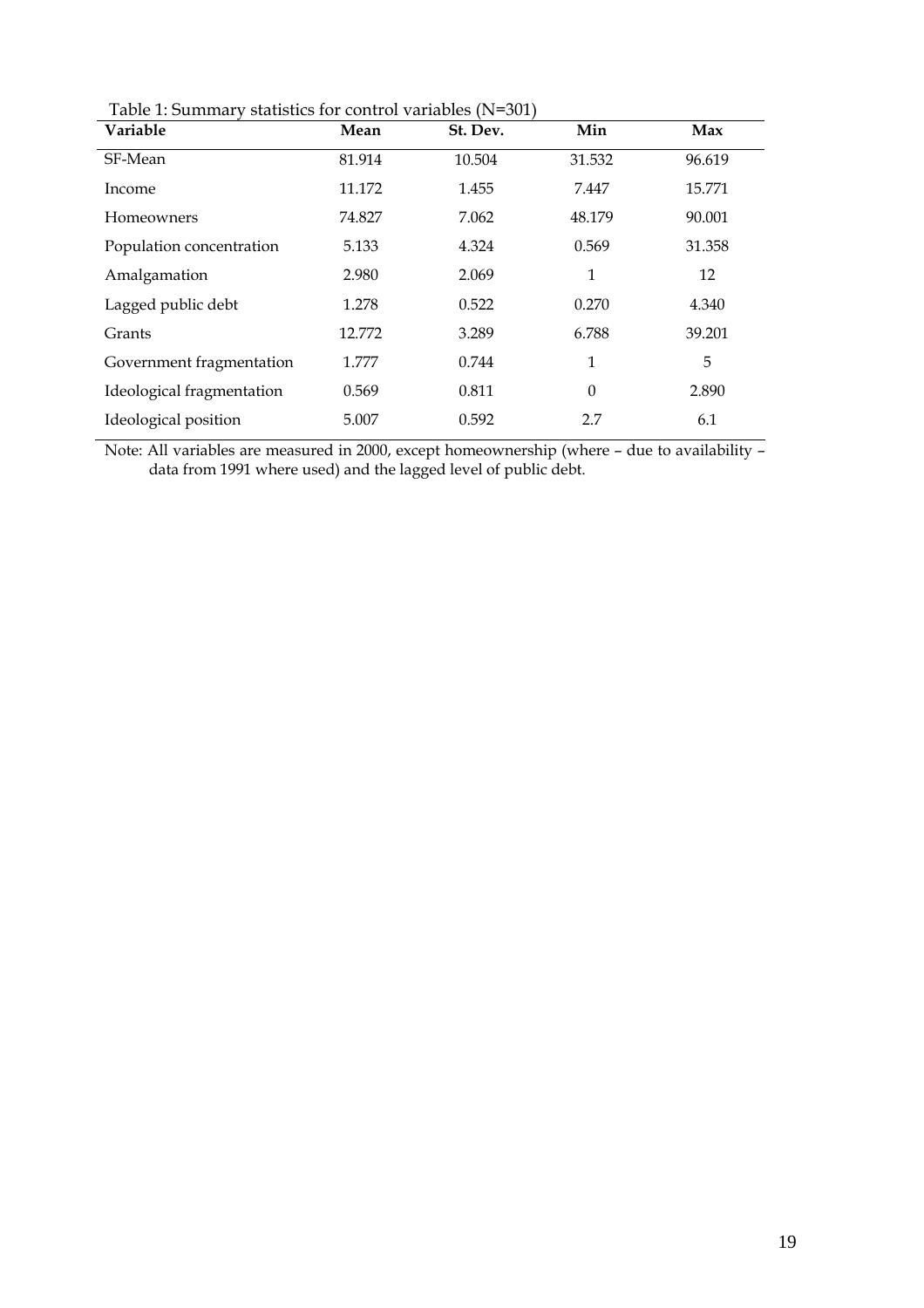Table 2: Estimation results

| Variable              | <b>OLS</b>   | ML          | IV          | <b>OLS</b>   | ML           | IV          |
|-----------------------|--------------|-------------|-------------|--------------|--------------|-------------|
|                       | (1)          | (2)         | (3)         | (4)          | (5)          | (6)         |
| Intercept             | $23.909**$   | 5.694       | $-8.714$    | 29.620***    | $13.063$ **  | 0.774       |
|                       | (2.09)       | (0.62)      | $(-0.63)$   | (4.42)       | (2.03)       | (0.07)      |
| Income                | $-0.150$     | $-0.080$    | $-0.025$    |              |              |             |
|                       | $(-0.32)$    | $(-0.20)$   | $(-0.06)$   |              |              |             |
| Homeowners            | $0.465***$   | $0.392***$  | $0.335***$  | $0.445***$   | $0.360***$   | $0.297***$  |
|                       | (5.54)       | (5.47)      | (4.54)      | (5.70)       | (5.73)       | (4.27)      |
| Population            | 0.081        | 0.136       | 0.179       |              |              |             |
| concentration         | (0.53)       | (0.93)      | (1.16)      |              |              |             |
| Amalgamation          | $-0.478*$    | $-0.402$    | $-0.341$    | $-0.476*$    | $-0.423*$    | $-0.384$ *  |
|                       | $(-1.86)$    | $(-1.61)$   | $(-1.40)$   | $(-1.92)$    | $(-1.78)$    | $(-1.65)$   |
| Lagged public debt    | $-2.936$ *** | $-2.450***$ | $-2.065$ ** | $-2.864$ *** | $-2.428$ *** | $-2.104$ ** |
|                       | $(-2.67)$    | $(-2.74)$   | $(-2.00)$   | $(-2.70)$    | $(-2.73)$    | $(-2.10)$   |
| Grants                | $1.837***$   | $1.663***$  | 1.526***    | $1.882***$   | $1.698***$   | $1.562***$  |
|                       | (5.81)       | (9.73)      | (5.14)      | (6.62)       | (10.73)      | (5.67)      |
| Government            | 0.080        | $-0.007$    | $-0.076$    |              |              |             |
| fragmentation         | (0.09)       | $(-0.01)$   | $(-0.10)$   |              |              |             |
| Ideological           | 0.863        | 0.706       | 0.582       |              |              |             |
| fragmentation         | (0.87)       | (0.82)      | (0.64)      |              |              |             |
| Ideological position  | 1.092        | 0.942       | 0.824       |              |              |             |
|                       | (0.87)       | (0.91)      | (0.74)      |              |              |             |
| $\rho$                |              | $0.305***$  | $0.545***$  |              | $0.299***$   | $0.522$ *** |
|                       |              | (4.31)      | (3.47)      |              | (4.26)       | (3.27)      |
|                       |              |             |             |              |              |             |
| R <sup>2</sup>        | 37.12        |             | 42.21       | 36.76        |              | 41.78       |
| Loglikelihood         |              | $-1049.73$  |             |              | $-1050.74$   |             |
| Moran I               | 2.857 ***    |             |             | $2.651***$   |              |             |
| LM spatial lag test   | $13.194$ *** |             |             | 13.302 ***   |              |             |
| LM spatial error test | $2.829*$     |             |             | $2.863*$     |              |             |
| Hansen J              |              |             | 0.868       |              |              | 1.457       |

Note:  $N = 301$ ; robust t-statistics in brackets;  $\rho$  is the coefficient indicating a spatial lag in the dependent variable; \*\*\* denotes significance at 1% level, \*\* at 5% and \* at 10%. Moran's I and (robust) LM tests are measures for spatial dependence in the residuals of the OLS regression. Hansen J tests for over-identification of the instruments used (and has a Chi² distribution).